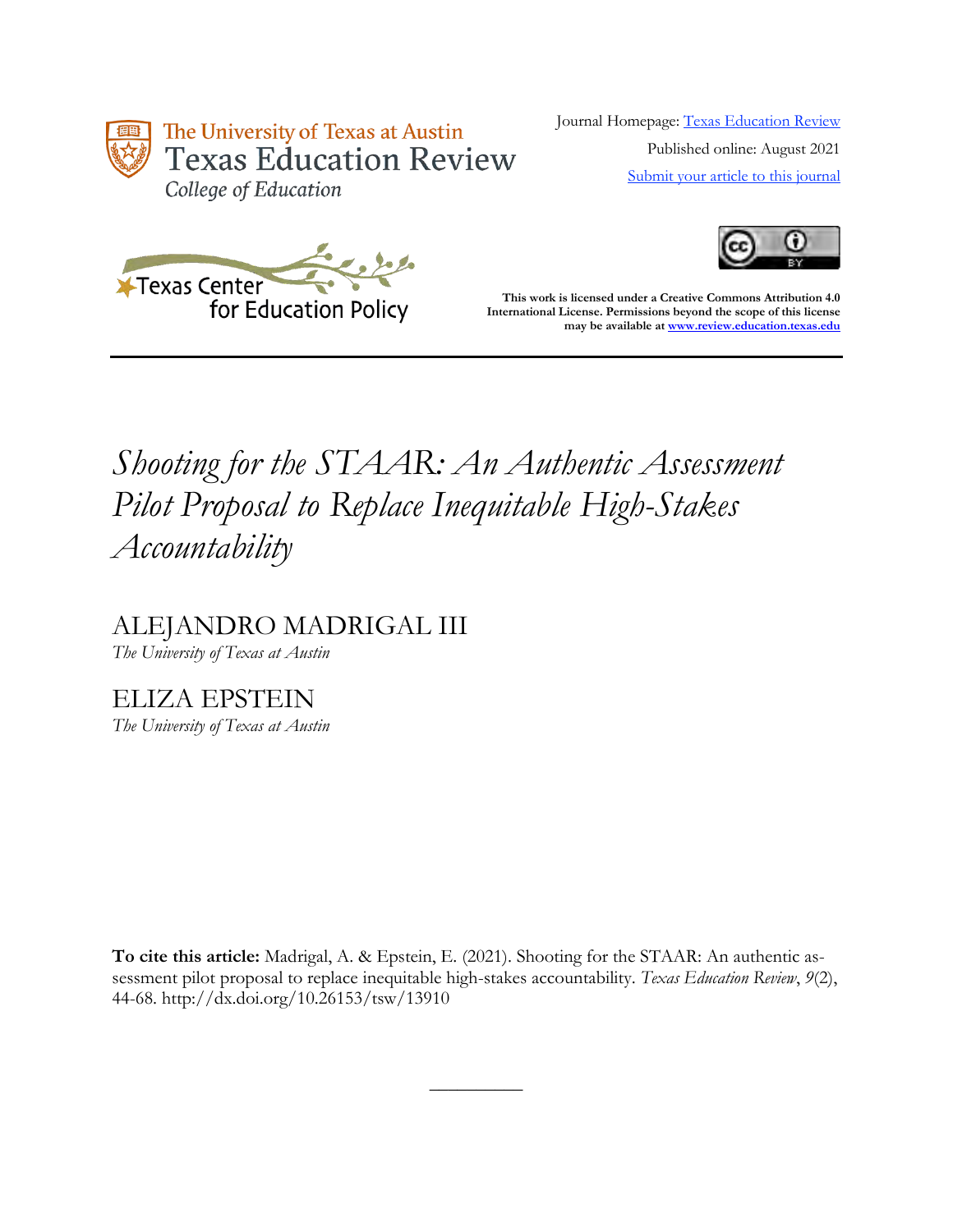#### **Shooting for the STAAR: An Authentic Assessment Pilot Proposal to Replace Inequitable High-Stakes Accountability**

#### ALEJANDRO MADRIGAL III *The University of Texas at Austin*

## ELIZA EPSTEIN

*The University of Texas at Austin*

Texas has long been considered both a model and menace of education reform (Haney, 2000; Kuhn, 2013). With the introduction of standards-based education reforms in the state in the 1990s, school leaders touted high test scores and closed achievement gaps, cementing the Texas model as successful and thus replicable (Haney, 2000). But what began as a narrative of "the Texas miracle" was later revealed to be myth based on suspect sources, missing students, and mirage—a miracle that was "more hat than cattle" (Haney, 2000, p. 124). Despite three decades of questions about the legitimacy and value of high-stakes standardized testing both within Texas and across the nation, these costly exams continue to dominate the educational assessment landscape (Kamenetz, 2014).

Over the last decade, calls to divest from high-stakes, standardized assessments grew profoundly (Hagopian, 2015). In 2012, a majority of Texas school districts signed a resolution denouncing the excessive use of high-stakes tests (Scott, 2012). Since the resolution, parents and community members, exhausted by excessive testing and "teach-to-the-test" instruction, increasingly opt their children out of standardized tests (Michels, 2014; Curtis, 2019). A 2019 poll conducted by Raise Your Hand Texas (2020) found that over 70% of respondents opposed STAAR (State of Texas Assessment of Academic Readiness) as a measure of accountability for Texas public schools. The mayor of Devers, a city east of Houston, went as far as to ban STAAR within the city limits in peaceful protest (Horelica, 2019). As of June 2021, the "Texas Parents Opt Out of State Tests" Facebook group has over 40,000 followers actively organizing against high-stakes assessment (Texas Parents Opt Out of State Tests, n.d.). Many members of this group, alongside others, decried the demoralizing and damaging impacts of the "drill and kill" model of schooling demanded by STAAR in over six hours of impassioned testimony before the House Committee on Education during the 86th legislative session in 2019 (Swartz, 2019a; Swartz, 2019b).

Opposition to Texas' high-stakes testing system is not restricted to community members. Lawmakers and school stakeholders alike increasingly vocalize their opposition to the use of high-stakes standardized tests like STAAR (Carpenter, 2019; Raise Your Hand Texas, 2020). While the COVID-19 pandemic influenced recent bipartisan calls from 68 legislators to suspend the STAAR for 2020- 2021 (Carpenter, 2020), the Texas State Teachers Association argued, "even under normal circumstances, STAAR exams and test prep waste millions of tax dollars and rob students and teachers of valuable classroom time for real teaching and learning" (Texas State Teachers Association, 2020). Given Texas's history as arbiter for nationwide high-stakes testing policies (Haney, 2000), as well as influential purveyor of textbooks (Crocco, 2014; Davies, 2020), we believe the state is in position to once again lead the way in transforming assessment.

#### **The Cases Against Standardized High-Stakes Testing**

This article is organized into five main sections. We first discuss the inadequacy, inefficacy, and bias of standardized, high-stakes assessments. The second section identifies unintended deleterious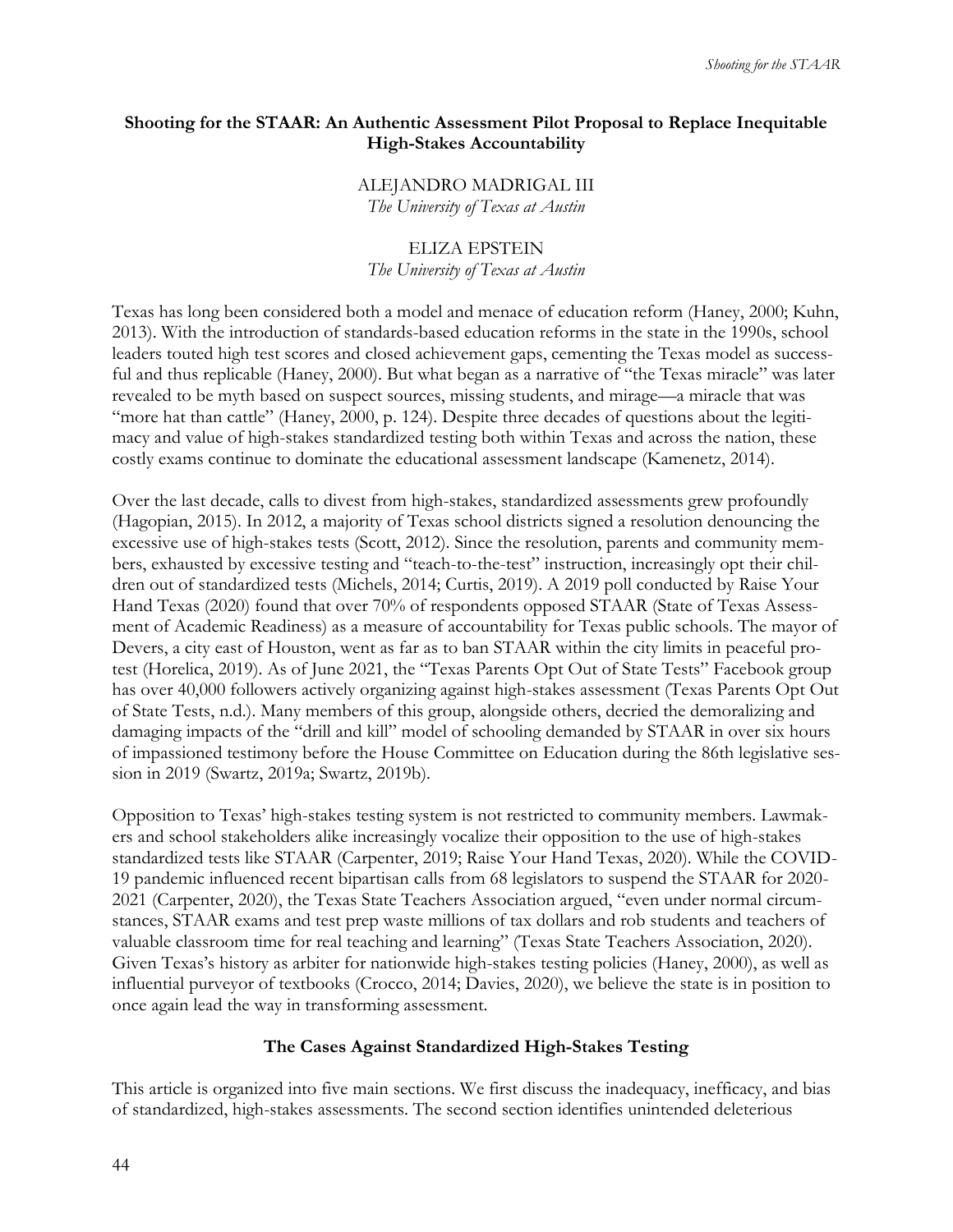effects of high-stakes assessments on classroom instruction and curriculum.<sup>1</sup> The third section discusses alternative assessments and examples of their successful implementation at multiple national sites. In the fourth section, we lay out House Bill 1867—a bill that would establish a Texas Commission on Assessment and Accountability tasked with recommending a high-quality accountability system. The purpose of this new system would be to move beyond the—we argue—costly, racist, inequitable, and punitive system currently plaguing the state, its students, and its educators. We conclude with a proposed amendment to HB 1867 that includes the development of a district-level pilot program to explore and develop a system of authentic assessments to replace STAAR.

#### **Failed Assessments**

Continued calls to scrap STAAR come from concerned scholars, researchers, and community stakeholders. Repeated revelations about the weaknesses of high-stakes testing—from technical shortcomings to racist roots—demonstrate the numerous harms of the current system. These revelations include the reproduction of schooling and socioeconomic inequalities (Au, 2016; Kendi, 2016a), gaming the system (Amrein-Beardsley et al., 2010; DeMatthews & Knight, 2019; Deming et al., 2016), increased stress on students and school officials (Putwain & Remedios, 2014; Putwain & Symes, 2011; Thibodeaux et al., 2015; Walker, 2014), and negative consequences for students overall (Au, 2016; McNeil, 2005), but particularly students of color, emergent bilingual students, and students with disabilities (Darling-Hammond, 2007; Heilig & Darling-Hammond, 2008; Kendi 2016a; Ladson-Billings, 2006; Jones, 2007). Stakeholder pushback against high-stakes testing echoes the critiques of the educational research community in such a way that the above-described consequences are taken as emblematic of high-stakes testing itself. While opposition commonly targets profitdriven corporations like Pearson (Au & Gourd, 2013; Blakeslee, 2013; Guisbond, 2014), continued investment in high-stakes testing as a means of education reform reveals the shared interests of politicians and corporations alike in supporting the *assessment industrial complex* (Conn & Tenam-Zemach, 2019). The term assessment industrial complex describes the interconnected interests of neoliberal policy makers, corporations, and education reformers who support not only high-stakes tests, but myriad other test-support products and projects like educator professional development and testing prep materials (Conn & Tenam-Zemach, 2019). Additionally, and arguably more powerfully, the assessment industrial complex forecloses dialogue and imagination about the purposes of education and co-opts popular opinion about improving education in order to line corporate wallets (Conn & Tenam-Zemach, 2019).

## **STAAR: A Flawed and Expensive Instrument**

Technical critiques point to the fact that standardized-test questions are sourced from obscure material and constructed in intentionally challenging ways in order to generate variability in responses and scores that legitimize the tests themselves (Cheek, 1993). And if by some (Texas) miracle all students achieved 100% proficiency, accusations of cheating or test illegitimacy would abound (Au, 2016). Broader economic critiques recognize the way that "knowledge is purchased, not made" (Conn & Tenam-Zemach, 2019, p. 24) in high-stakes, test-based accountability systems, resulting in an assessment industrial complex that chains states and districts to branded materials hawked by

<sup>&</sup>lt;sup>1</sup> We use a non-parenthetical 'unintended' in this section of the brief but later trade its use for a suggestive parenthetical '(unintended)'. The choice is not solely stylistic; interrogation of the histories of standardized exams prompts us to question the intentions of current test authors and promoters, especially provided they also know these tests' histories.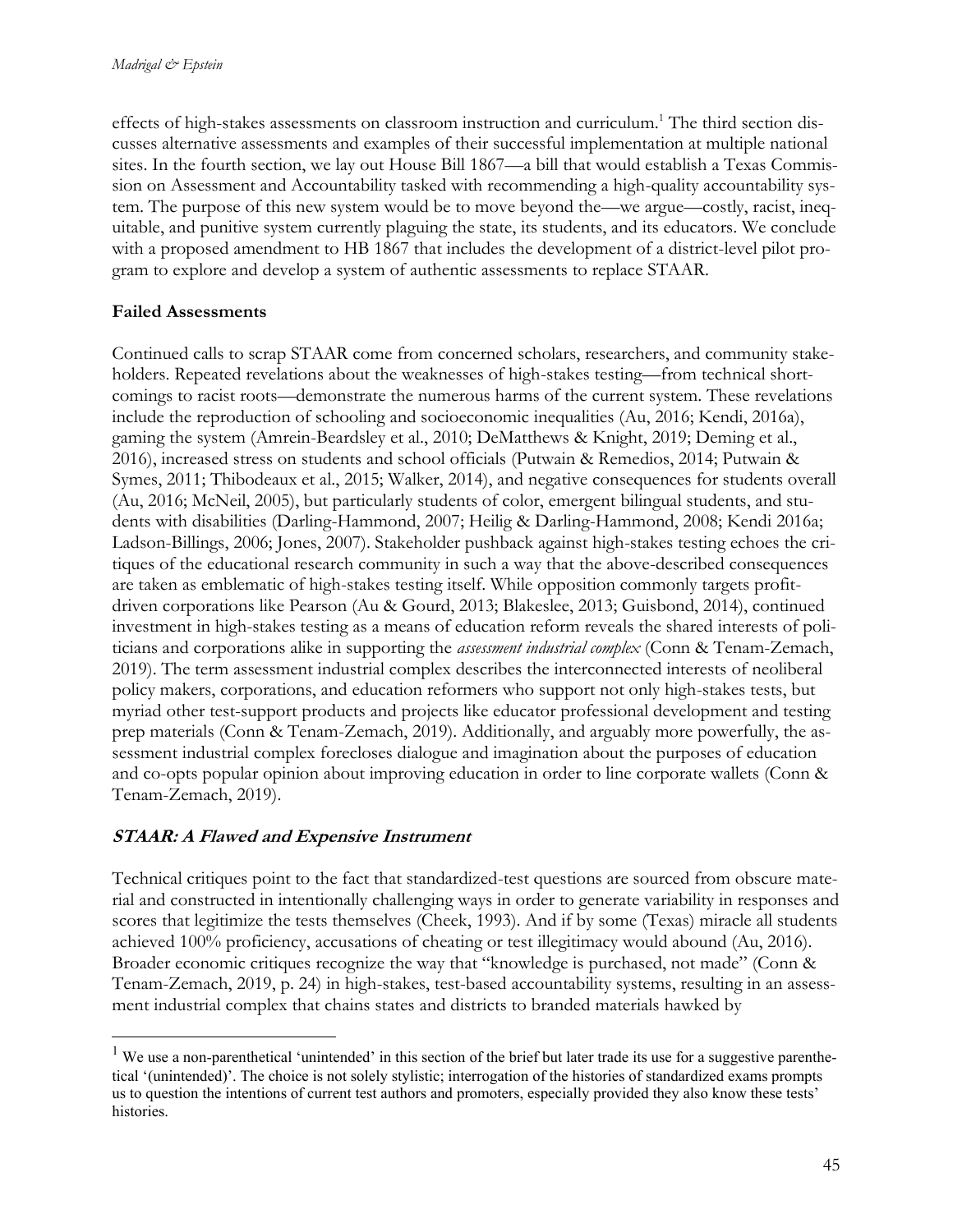multinational corporations (Apple, 2006; Conn & Tenam-Zemach, 2019; Fabricant & Fine, 2013). Political appointees determine confidential, arbitrary cut scores, which determine who passes and who fails (Kuhn, 2015). In Texas, testing materials have been replete with errors (Ayala, 2016; Chang, 2016) and misaligned questions where students are expected to know content that falls outside of the grade-level expectations (Szabo & Sinclair, 2012; Szabo & Sinclair, 2019). Standardized tests purport to provide information about student learning, but actually reveal more about other non-school factors (Amrein & Berliner, 2002; Au, 2016). For example, researchers in New Jersey were able to accurately predict student standardized test scores using racial and demographic data (Tienken, 2017).

#### **Students Don't Learn in a Day**

Even if STAAR were capable of providing a quality measure, which we argue it does not, STAAR scores only deliver an abstracted snapshot of student performance on *one* test (a flawed and racist one), on *one* day, in *one* subject. While standardized test scores do provide a number, these numbers are simplified, at best, and are incapable of providing rich information about whether, or what, a child has learned (Gagnon & Schneider, 2017; McNeil, 2005). Unlike educators, STAAR tests do not know how to take a different approach, rethink pedagogy, or provide more scaffolding if a student is sick, hungry, tired, or just misunderstanding a question.

Let's think about how STAAR might translate to the NBA. Former Houston Rocket<sup>2</sup> James Harden is a phenomenal basketball player, earning MVP honors for the 2018-2019 season, and leading the NBA in free throw attempts—and makes—every year since the 2014–15 season. For his exceptional performance, he signed a four-year contract worth over \$42 million dollars annually. But what if the Rockets evaluated his play based on one day, rather than on seasonal or career averages? For example, while Harden hit 44% of field goal attempts and averaged 36.1 points per game during the 2018- 2019 season, on April 20th, 2019, in a critical playoff game with season-ending implications, he shot only 15% from the field and scored only 22 points. This example reflects the problematic nature of evaluating anyone on anything through a single-day snapshot of performance (see Rothstein, 2000).

#### **There is More than One Right Answer**

Standardized testing in the United States finds lineage in eugenics work and theory (Stoskopf, 2012).<sup>3</sup> Lewis Terman, a contributor to the design of the Stanford-Binet IQ test, and Carl Brigham, the designer of the Alpha Military test (which later became the SAT), situated their exams in eugenicist thought with the intent of establishing an empirical measure of White supremacy (Kendi, 2016a; Rosales & Walker, 2021). These psychologists, alongside their peers, argued their tests scientifically proved intelligence to be hereditary. The racial and social class bias of the tests' questions unsurprisingly yielded Brigham and Terman's desired result—the demonstration of Whites as intellectually

 $2$  By the time of publication, Harden had been traded to the Brooklyn Nets, though the analysis of his contract remains relevant.

 $3$  Eugenicists claimed certain groups of people were predisposed to "defective genes" (Stoskopf, 2012, p. 34). Much eugenicist rhetoric harped on the inferiority of non-Whites, though eventual calls for sterilization included non-Whites, persons identified as having disabilities, and anyone deemed to be a detriment to society (Kevles, 1999; Stoskopf, 2012).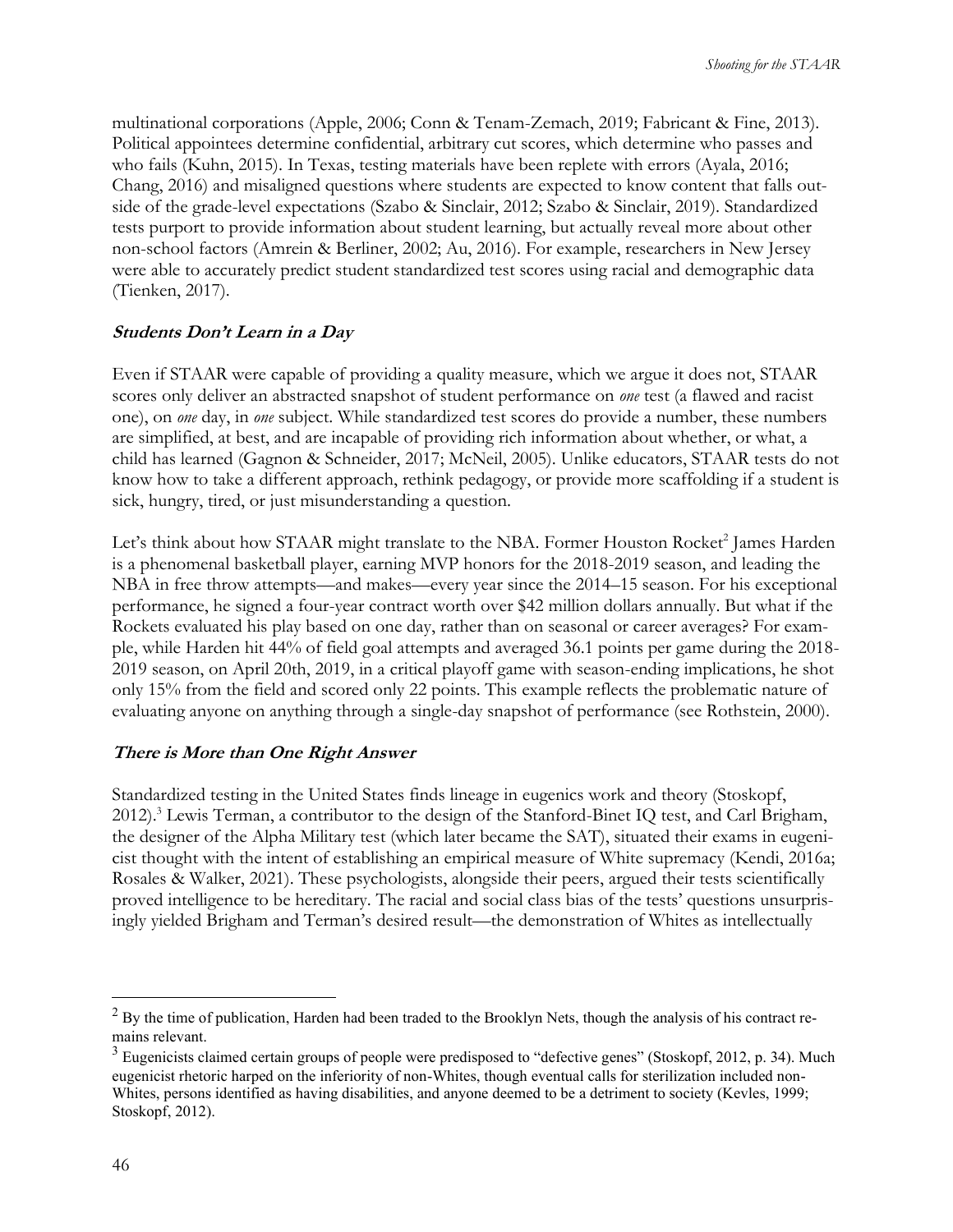superior (Au, 2016; Karier, 1972).<sup>4</sup> W.E.B. DuBois observed that standardized IQ test questions were structured and "adjusted so as to put black folk absolutely beyond the possibility of civilization" (cited in Guthrie, 1988, p. 55).

The tests soon underpinned the creation of the first gifted and talented programs, as well as the eventual tracking and sorting of students into segregated education courses (Stoskopf, 2012). Leta Hollingworth, a professor at Teachers College and a pioneer of gifted and talented programs, echoed both Terman's eugenicist and IQ test-committed logic, decrying the reproduction of the "stupid, the criminal, and other mentally, physically, and morally deficient" (Stoskopf, 2012, p. 37). As to whether Terman realized or intended this connection between his IQ tests and the segregation of students, we are guided by his words:

Among laboring men and servant girls there are thousands like them… as far as intelligence is concerned, the tests have told the truth… No amount of school instruction will ever make them intelligent voters or capable voters in the true sense of the word… children of this group should be segregated in special classes… (Stoskopf, 2012, p. 36)

By 1930, standardized test results justified sorting students by purported intelligence and potential in elementary, secondary, postsecondary, and military spaces (Rosales & Walker, 2021). By the 1950s, some U.S. universities employed the SAT in admissions processes in explicit attempts to exclude Black students (McCardle, 2020; Price, 2019). In this way, the SAT normalized a decades-long belief in standardized tests as having "told the truth" about intelligence and potential (Terman, 1916, p. 92). The education system's commitment to evaluation grounded in eugenics and holding it as scientific truth all but guaranteed the marginalization of non-White students, students identified as having disabilities, and any student deemed unfit for advanced learning.<sup>5</sup> The high stakes nature of these exams can be summed up in the eventual calls to sterilize these groups—a low test score not only meant that one was lesser, but that one should not be allowed to procreate (Kevles, 1999; Stoskopf, 2012).

Despite aptitude tests like the SAT finally seeming to be losing their grip on college admissions (Tugend, 2019), for decades the SAT and its attendant "merit" scholarships have determined who is

<sup>&</sup>lt;sup>4</sup> Throughout this paper, we capitalize White. We are guided in this temporally-situated decision by Eve Ewing (2020), who wrote: "As long as White people do not ever have to interrogate what Whiteness is, where it comes from, how it operates, or what it does, they can maintain the fiction that race is other people's problem, that they are mere observers in a centuries-long stage play in which they have, in fact, been the producers, directors, and central actors" (n.p.). As she also argued, there are reasons not to capitalize it, but this need to demonstrate its existence, to elucidate the colonial logics foundational to this nation and its oppressive institutions, are critical to this paper.

 $<sup>5</sup>$  It must be made exceedingly clear that support for eugenics and its derivative instruments in the United States was</sup> not fringe nor extremist. Eugenics courses were common curricula at the postsecondary level, with the number of offered courses expanding from 44 to 376 between 1914 and 1928 (Stoskopf, 2012). Farber (2008) describes the rise of pro-eugenics organizations in the United States, beginning with the Eugenics Records Office in 1910. He writes of Charles Davenport, then American-based zoologist and eventual international eugenics leader, creating The Office with assistance from philanthropic donors, including one Harvey Kellogg. Two more pro-eugenics organizations, the Eugenics Research Association and the American Eugenics Society, soon followed in influence throughout the United States and Europe (Farber, 2008). Farber goes on to highlight H.H. Laughlin, co-founder of the American Eugenics Society and superintendent of the Eugenics Records Office, one of whose publications included drafting of what would become model law for compulsory sterilization in the United States. In the realm of non-academics, eugenics theorizing materialized in "Better Baby" and "Fitter Family" contests (Chen, 2009).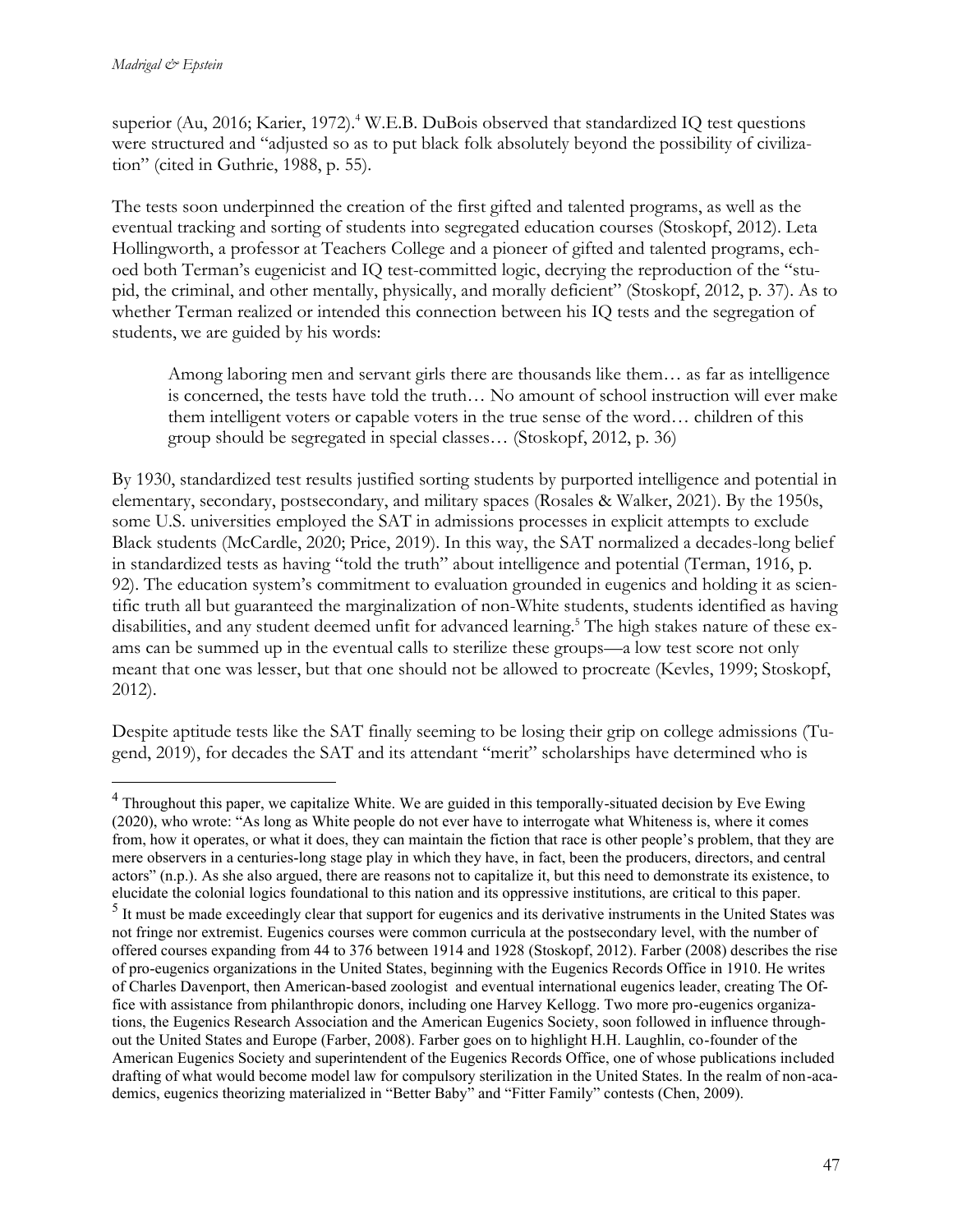worthy of acceptance to — and funding for — colleges nationwide (Rosales & Walker, 2021; Troy, 2016). Brigham, the architect of what would become the SAT, himself denounced the test later in his life — admitting that the SAT test revealed nothing about intelligence, but rather provided "a composite including schooling, family background, familiarity with English and everything else, relevant and irrelevant" (Brigham, 1930, cited in Lemann, 2000, p. 34). These words, found in Brigham's unpublished works, would not reach or influence those advocating for the SATs, nor the hundreds of universities who were basing admissions and distributing "merit" scholarships on student scores (Lemann, 2000).

The SAT and the Stanford-Binet are aptitude tests are not criterion-based tests like the STAAR, yet the two types of tests are connected by a strong ideology bound to the notion that these exams tell us an objective truth about student learning or academic potential.<sup>6</sup> This narrative holds strong today, through tests like STAAR, and drives a national dogma to classification by test score. But where low SAT scores slam the door on opportunity for higher education, low scores on high-stakes assessments like STAAR often lead to further student surveillance (Au, 2016; Grady et al., 2012), school reconstitution (Elmore, 2002), and narrower curriculum (Darling-Hammond, 2007), pushing out students and killing their educational dreams —at least within public schools (McKay et al., 2015), as we discuss further in the next section. Academic tracking abounds as students are segmented into "high" and "low" academic tracks (National Association of Secondary School Principals, 2006; Oakes, 2005), sifting students into categories which determine the nature of their schooling experience and their opportunities for the future (Au, 2106; Oakes, 2005). Students identifying as African American, Black, or Latino are also more likely to be placed into low-track courses compared to White students, spaces often provided with fewer resources (Knoester & Au, 2017; Oakes, 2005). Though missing the explicit rhetoric of eugenics, functions of high-stakes testing systems today are frighteningly reminiscent of the eugenicist projects of the early 20th century. Segregating students in this way continues the project of Terman and others in practice, if not in spirit.

#### **Standardized Testing Perpetuates Racism**

Standardized testing thus began as and continues to be "a racial project in the United States" (Au, 2016, p. 43). Identifying the racist, sexist, nativist, ableist roots of the high-stakes standardized assessment project demands a reassessment of what theories of change are driving today's educational reformers (Stoskopf, 2012). Continued allegiance to White-normed accountability systems creates an educational landscape that, we argue, contributes to the erasure of non-White ways of being and knowing, and produces racialized outputs to match the racialized inputs. As a result of the assessment industrial complex (Conn & Tenam-Zemach, 2019), "communities of color have lost a say in what their children learn and how they get to learn it" (p. 130). As such, the system of high-stakes testing disproportionately negatively impacts the material conditions, lives, and life opportunities of Black, Brown, and Indigenous students (Au, 2016; Conn & Tenam-Zemach, 2019). We assert that interrogating standardized, high-stakes testing systems in this way is pivotal to rectifying inequities in the assessment industrial complex. It is precisely this kind of conversation deepening we advocate for at the K-12 level through authentic, rather than standardized, assessments.

<sup>&</sup>lt;sup>6</sup> Definitionally, aptitude tests like the SAT and Stanford-Binet are norm-referenced tests. These tests make comparisons between individuals. Criterion-referenced tests, like the STAAR, measure a test taker's performance compared to a specific set of standards or criteria (Burkett, 2018). We argue that either iteration, especially when used in a high-stakes system, replicates inequity and perpetuates harm to students.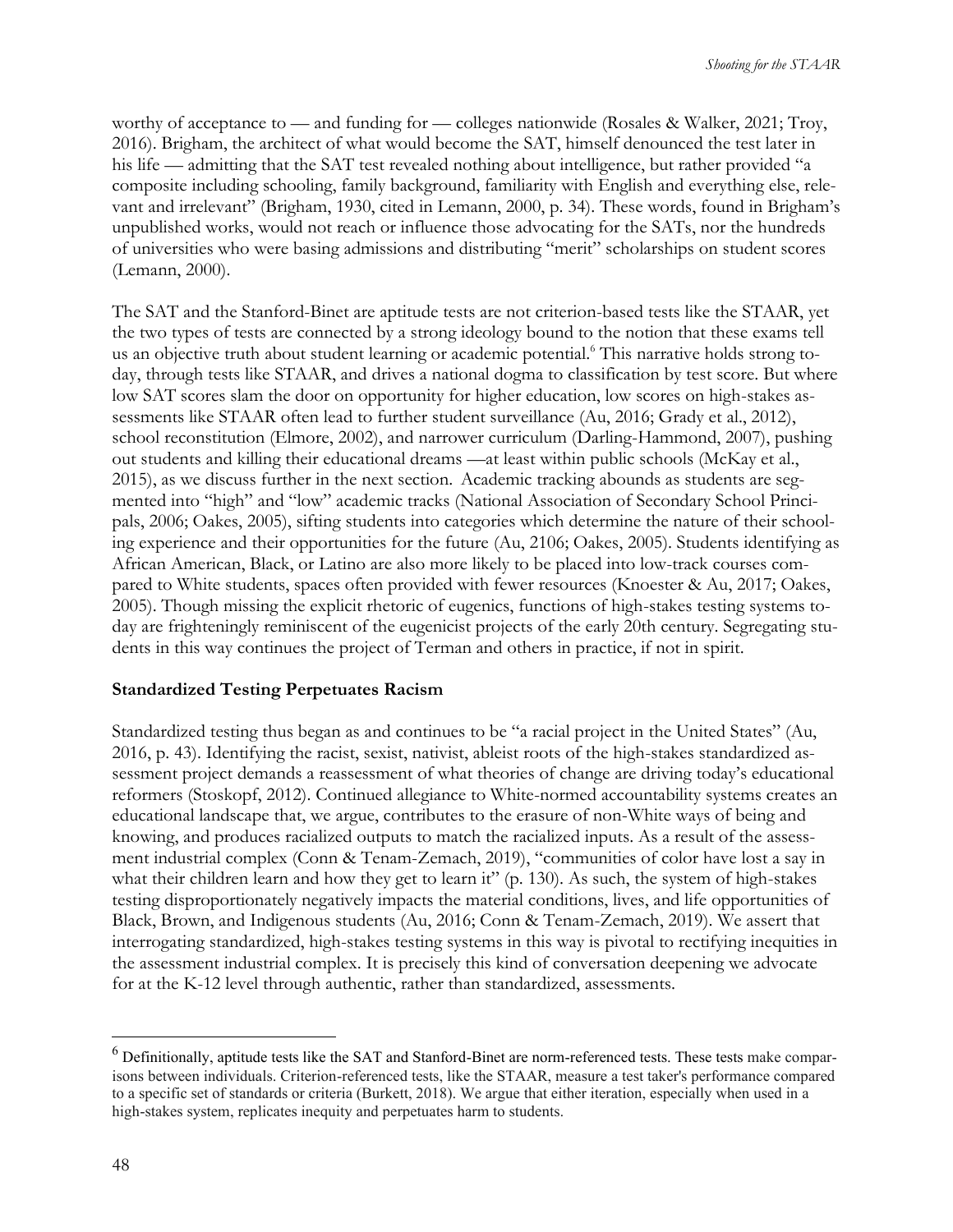It is a fallacy that multiple choice, standardized tests are objective instruments (Au, 2016). Some test advocates even argue that high-stakes accountability systems serve as civil rights protections for students,<sup>7</sup> particularly those from vulnerabilized populations (Derstine, 2015; Leadership Conference on Civil and Human Rights, 2015).<sup>8</sup> Instead, these tests evaluate students on racialized and classed knowledge (Au, 2016; Conn & Tenam-Zemach, 2019; Kendi, 2016a; Weiner, 2014). High-stakes accountability systems do not deliver racial justice by closing achievement gaps. Instead, they police boundaries and maintain the inequitable status quo (Au, 2016). We argue that attention to vulnerabilized students is critical, but that policing and punishment are not the answer to issues of schooling inequity. We need to think differently about how to invest our education energy, or else risk continuing the reproduction of schooling inequities perpetuated by standardized, high-stakes exams. We suggest looking to broader abolition movements, which recognize the fundamentally racist and oppressive nature of any policing mechanism; we the authors dream of freer futures (Boggs et al., 2019, Davis, 2005; Love, 2018) where schools generate growth, learning, and collective strength—futures made possible by the legislation proposed in Texas that we lay out later in this work. We urge all education stakeholders, but especially policymakers, to step beyond the hierarchy and sorting that are endemic to the logics of no child (being) left behind (Amrein & Berliner, 2002). The idea that no human is disposable requires a different approach to learning, one that is collective and transformative (Love, 2019; Shalaby, 2020).

#### **Consequences for Teachers, Classrooms, and Students of Color**

This second section identifies (unintended) deleterious effects of standardized assessments on curriculum and classroom instruction. Failing to deliver on promises made by proponents, these assessments actually do long-term harm to teachers and students, with a disproportionate negative impact on communities of color (Amrein & Berliner, 2002; Kendi, 2016a; Ladson-Billings, 2006).

## **Inequity Maintained**

Assessment measures that consistently reflect inequities rather than mitigate them cannot be used for equitable ends. Shining a light on a problem does nothing to solve that problem. And, if forty years of shining the lights hasn't solved the problem, then the light is shining in the wrong direction. High-stakes testing policies have "a disproportionate negative impact on students from racial minority and socioeconomic backgrounds" (Amrein and Berliner, 2002, p. 11). Continued allegiance to standardized tests as an accountability tool belies racist beliefs that students of color and low-income students do not measure up, when in fact, the tests and accountability norms are the problem—not the students (Au, 2016). Continued use of these high-stakes tests perpetuates trauma and racism at the expense of authentic learning and equity, *de facto* contributing to the creation and reinforcement of a racial hierarchy (Desai & Sanya, 2016; Kendi, 2016b). Because high-stakes assessment and their

 $<sup>7</sup>$  As Au (2016) points out, some organizations like the NAACP, National Council of La Raza, and LULAC (who</sup> recently published and then retracted a letter asking the Biden Administration to reject requests for testing exemptions in the spring on 2021) have flip-flopped on the importance of high-stakes testing for civil rights protections. While not arguing causality, Au points out the large sums of money provided to these organizations by foundations like Gates and Walton, both strong supporters of high-stakes testing.

<sup>&</sup>lt;sup>8</sup> We use 'vulnerabilized' here and elsewhere in this brief as a means to differentiate persons from the political, social, economic, and environmental conditions that surround them. We note that they have been made vulnerable by the forces of neoliberalism and racial capitalism and how those forces operate within schools (Au, 2016; Braginsky, 2020; Kelley, 2002; Tuck, 2009).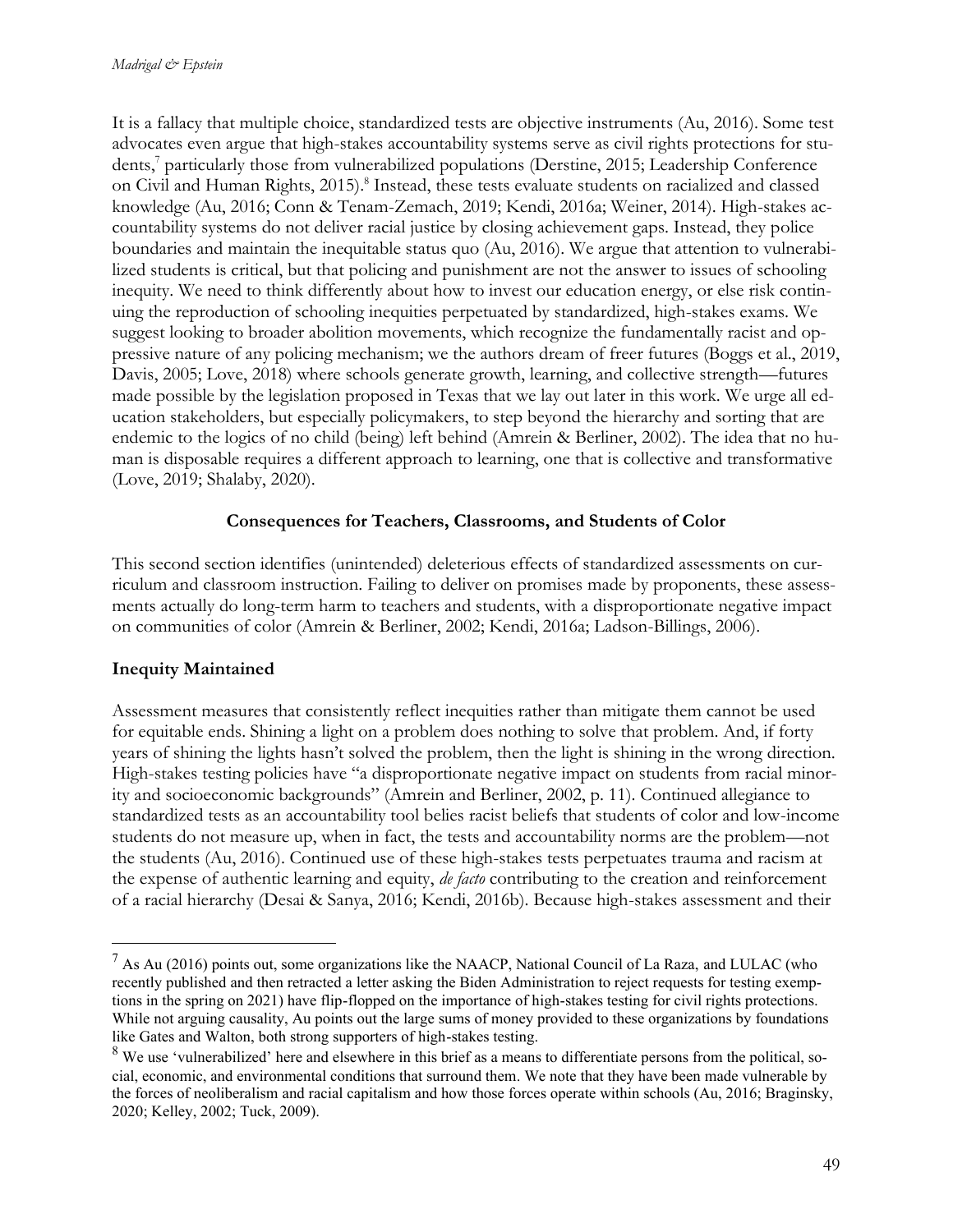derivative accountability systems function in this way, we assert the use of these measures to itself be a racist act.<sup>9</sup>

## **Do (no) Harm**

Despite visionary goals to close the "achievement gap," year after year the schools under the most pressure to perform are disproportionately attended by students of color and students from low-income households (Au, 2016). The pressure and cut-scores of high-stakes tests and accountability have driven up the dropout rate and reports of stress-induced illness in students and educators in both elementary and secondary schools (Au, 2016; Counsell & Wright, 2018; Darling-Hammond, 2007; Lobman, 2014; Nichols et al., 2006). There is evidence of both pushout—schools pressuring lower-performing students to leave or holding them back to drive scores up—as well as students leaving school because they do not achieve passing scores or are frustrated by being held back (Advancement Project, 2010; Darling-Hammond, 2007; Glennie et al., 2012; McNeil et al., 2008). Dropout and pushout disproportionately impact students of color, while also creating "much less engaging, and even hostile" (Advancement Project, 2010, p. 5) school environments for students identified as having disabilities, students from low-income households, and emergent bilingual students (Au, 2016; Darling-Hammond, 2007; Palmer & Rangel, 2011; Sunderman & Kim, 2004). Census data shows that Black students in particular are pushed out/dropout at higher rates when schools require exit exams (Dee & Jacob, 2006). Research around stereotype threat demonstrates the ways that students in high-poverty schools and students of color, particularly Black males, bear the brunt of the negative impact from test pressure (Holme et al., 2010; Steele, 1999). Additionally, educators and administrators may be inclined to use "fear-appeals," or language that attempts to motivate by warning students of the consequences of not passing or doing well on tests, which subsequently increases student stress and lowers their performance (Putwain & Remedios, 2014; Putwain & Symes, 2011). An email published in the New York Times, sent from a charter school educator, exposed the intensity of the pressure, warning students of the risks of not following the "plan of attack" for high achievement on the state assessment. The email message stated: "Any scholar who is not using the plan of attack will go to effort academy, have their parent called, and will miss electives. This is serious business, and there has to be *misery felt* for the kids who are not doing what is expected of them" (Taylor, 2015, para. 5, emphasis added). This email demonstrates the ways that both the schooling system and students are surveilled and punished as a result of high-stakes assessment. And that this email came from an educator at Success Academy in Harlem, a school where 98% of attendees are identified as students of color, further demonstrates the disproportionate impact of testing surveillance for that same student group (Au, 2016; Public School Review, n.d.). In Texas, State Senator Jose Menendez highlighted last year that the tests are doing "unnecessary harm" to our state's students and communities (April 13, 2019, para. 6).

This harm extends beyond schools. The introduction of standards-based exit exams is correlated with an increase in the incarceration rate (Baker & Lang, 2013). A Chicago Public School student

<sup>&</sup>lt;sup>9</sup> We name the testing industrial complex racist. We do this in solidarity with activists, parents, scholars, and students who have pushed to end high-stakes testing for decades. The authors acknowledge that we are members of the education system, and have participated in upholding the testing system in our roles as educators. We are not pointing fingers and placing blame. In this paper, we are focused on identifying the misguided theories of change that underpin testing regimes as mechanisms of equity and challenge ourselves, policy makers, legislators, and others to both imagine more humanizing and meaningful assessment practices and make steps in that direction.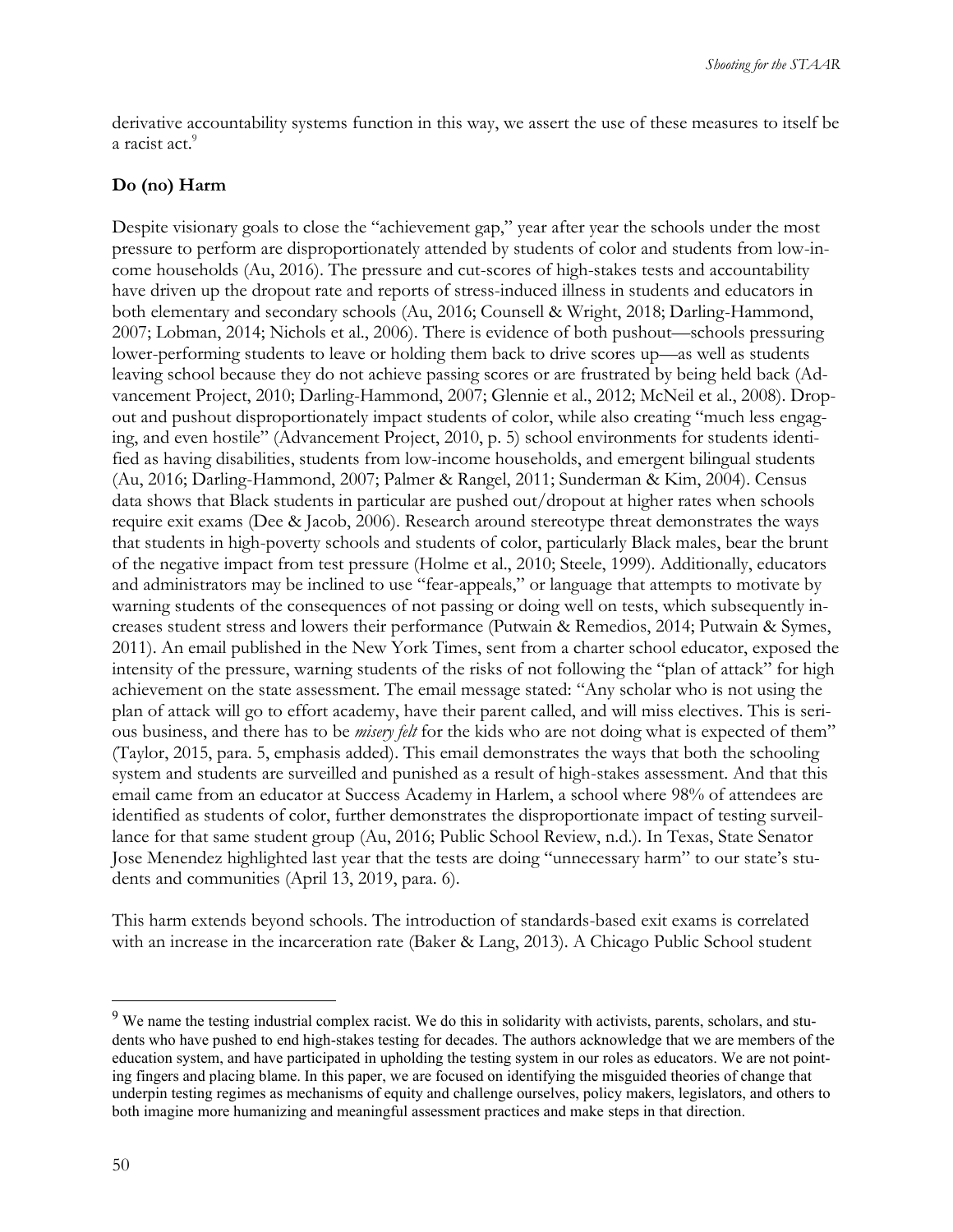who "blamed herself" for not passing a high-stakes exam shared her thoughts, revealing the ongoing harm of these tests:

Because it does not...test my knowledge, because I'm getting all these honors classes and A.P. [Advanced Placement]...it does not say who I am or what is my strength, it just doesn't say anything about me. It's just a stupid number that they put on your forehead. It's injustice. It's a stupid way to...decide whether a student should pass or stay. (Lipman, 2003)

When students are forced out of education system before completing high school, they face more obstacles to entering higher education or securing jobs with livable wages (Au, 2016; Fine & Pryiomka, 2020). High-stakes testing creates categorical sorting beyond internal school tracking (Oakes, 2010); student opportunities for future success in college, career, and life is put at risk if they leave the education system (at least in part) because of high-stakes testing (Au, 2016; Fine & Pryiomka, 2020).

## **What Gets Tested is What Gets Taught**

A growing body of literature points to standardized, and especially high-stakes, testing as contributing to over-alignment of curriculum-to-tests, pedagogical shifts towards test prep, and the exacerbation of schooling inequalities (Au, 2016; Darling-Hammond, 2007; Holme et al., 2010; Neill, 2003). In terms of curriculum covered, teachers are forced to prioritize tested subjects like math and literacy, putting science and social studies on the back burner and, commonly, skipping arts, music, and physical education altogether (Au, 2016; Holme, 2008). One Texas educator shared their experience with curriculum changes as a result of high-stakes assessment:

As part of U.S. history for my fifth graders, I used to teach about what happened in the Americas before Columbus arrived. I spent several weeks teaching about the cultures of Native America —which included the Aztec, Maya, and Inca civilizations. No longer. It's not in the fifth-grade standards. Now it's in the fourth grade, but the standards concentrate on the Spanish Conquistadors and talk mainly of Cortez, Coronado, and Pizarro. In short, I no longer teach a curriculum. I teach test-preparation. (Beam-Conroy, 2001)

Teaching to the test creates a narrow, bromidic curriculum that is rife in schools labeled at-risk disproportionately attended by Black and Brown students—and scarcely seen in wealthier, Whiter districts (Nichols & Berliner, 2007), resulting in a profoundly different, and higher quality, educational experience for White students (Au, 2016).

## **Testing Traumatizes Teachers Too**

In addition to narrowed curricula, teachers shift pedagogical approaches as a response to top-down testing pressures. Teachers find their creativity suppressed and their autonomy diminished (Crocco & Costigan, 2007). At the classroom level, time that might otherwise be spent on extension of learning or development of new skills is instead dedicated to test preparation and content standards review (Au, 2011; Neill, 2003; Nelson, 2013). As such, miracles in test score improvement on these assessments, while framed as successes, may be attributed to teachers' focusing on predictably tested content rather than overall student learning or mastery of standards (Amrein & Berliner, 2002; Jennings & Bearak, 2014; Koretz, 2005; Nichols et al., 2012). Teachers find themselves wrestling with the tension between their desire for delivering engaging instruction and their desires for their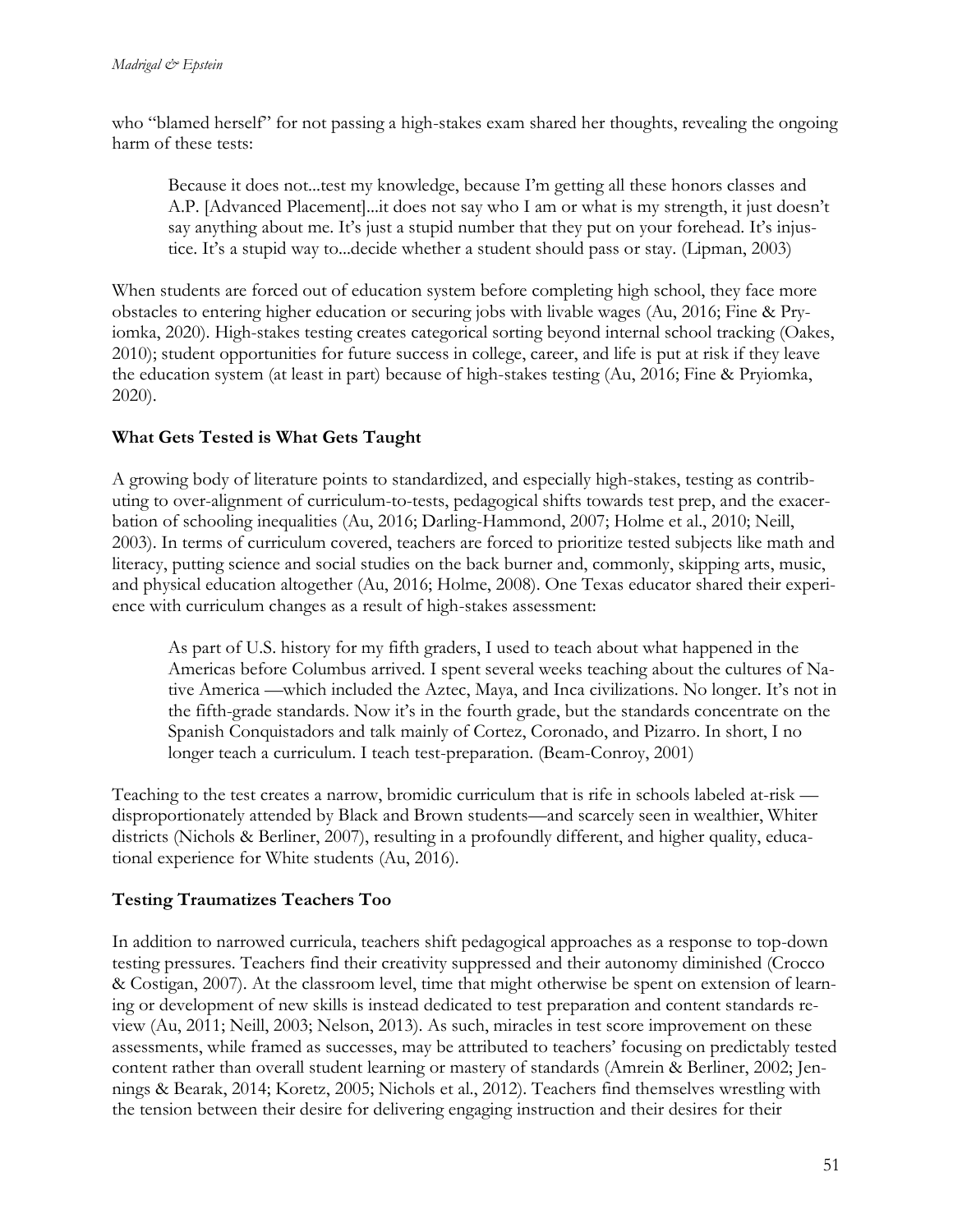students to do well on the high-pressure tests (Vogler, 2008). Even when teachers reported high curricular rigor in their classrooms, ethnographic observations in one high poverty district revealed a marked increase in test-prep behaviors because of high-stakes assessments (DeBray, 2005). Additionally, high-stakes tests negatively impact emergent bilingual students who are forced into sheltered English classes and tested in a language that they barely know (Bach, 2020). Teachers turn to test strategies and tricks to support these learners in meeting graduation requirements; these practices diminish opportunities for real learning (Bach, 2020) and alienate educators (Palmer & Rangel, 2011). Pedagogy becomes teacher-centered and the structure of knowledge becomes more fragmented (Au, 2007). For example, students train for tests by completing worksheets with discrete tasks and chunks of information that they memorize, rather than learning holistically about a phenomenon, concept, or theory (Au, 2007; Nelson, 2013). Overall, teaching quality is lower when topdown pressures lead to narrowed curricula and test-friendly pedagogy (Blazer & Pollard, 2017; Valli et al., 2012), which has the additionally harmful result of driving teachers to leave the teaching profession (Thibodeaux et al., 2015; Walker, 2014).

But most importantly, the joy, creativity, and possibility of education are lost as worksheets and practice tests proliferate (Longo-Schmid, 2016). One educator, who is the closest learning partner with students, astutely observed, "All children are left behind because we are so test-driven in schools today that we do not give children the opportunity to explore their minds or to think outside the box" (Cole, 2009, p. 6). This is more likely to happen in under-resourced schools, which are disproportionately attended by Black and Brown youth (Au, 2016; Darling-Hammond, 2007). Highstakes assessments and their attendant neoliberal policies have foreclosed educational opportunities by narrowing curriculum and offering test strategies in place of pedagogy. The testing industrial complex cemented a system by which we "value what we measure" (because we can measure it) and fail to ask whether we should instead "measure what we value" (Biesta, 2014, p. 46). Continuing to uphold this system will further harm students, with particularly harsh impacts on students of color, low income students, and emergent bilingual students (Au, 2016; Bach, 2020). Shifting assessment practices is a critical step in building anti-racist and just schools (Au, 2016; Fine & Pryiomka, 2020).

#### **The Time for Transformative Change**

For nearly two decades, the deficit-based narrative that low test scores signal failing schools justified sanctioning the schools most in need of support (Gagnon & Schneider, 2019; Urrieta, 2004). Over twenty years of investment in high stakes assessment has not "closed the gaps" or paid off the educational debt (Ladson-Billings, 2006). High-stakes testing is flawed, harmful, and impedes opportunities for transformative and liberatory education (Au, 2106; Urrieta, 2004). In this section, we present research and examples of alternative, authentic projects of assessment which have proven successful around the United States. Authentic assessments are ways of evaluating students' ability to apply knowledge and skills to real world problems that exist outside of the classroom (Wiggins, 1998). It is time for a more holistic and locally derived accountability system that builds capacity as it measures—one that invests resources into and draws strength from the journey of collective knowledge production within the classroom (Urrieta, 2004).

In Texas and across the nation, students are subjected to a "fundamental misalignment between the nation's aspirations for its students and the assessments used to measure whether they are achieving those goals" (Darling-Hammond & Adamson, 2010, p. 2). There exists a compelling interest for school districts in Texas, alongside their rapidly growing and increasingly passionate anti-testing constituency, to research new tools that can simultaneously foster and gauge student learning. Texas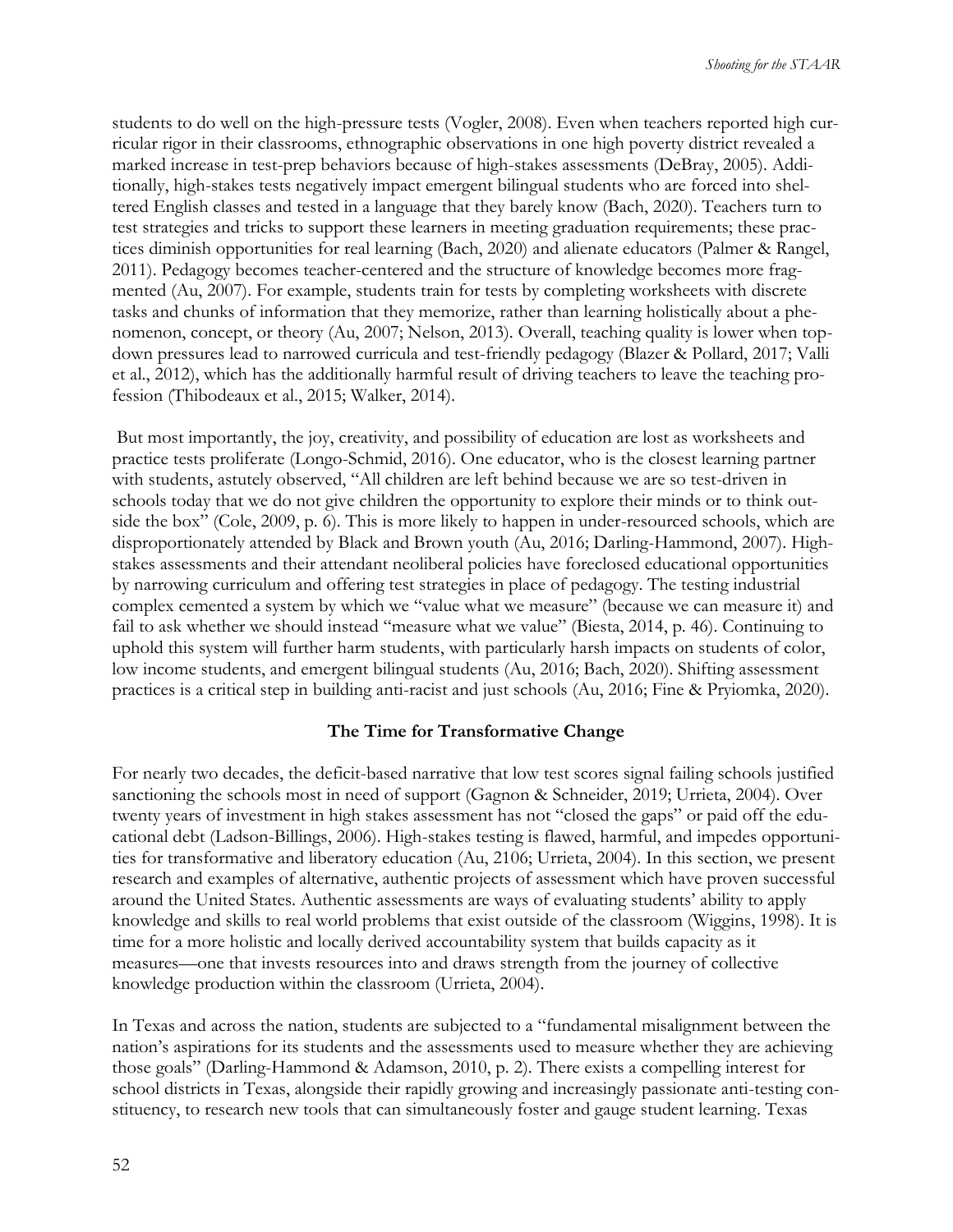should invest in assessments that are student-led and teacher guided and that provide immediate, meaningful feedback far superior to that offered by end-of-year summative, standardized testing (Bland & Gareis, 2018; Darling-Hammond & Adamson, 2010; Guisbond, 2014). Fortunately, sufficient research and real-life models exist to guide our state in this direction (e.g. Bland & Gareis, 2018; Fine & Pryiomka, 2020; Fontana, 1995).

#### **What Makes an Assessment Authentic?**

Authentic assessments demand higher order thinking and measure students' knowledge and skills at deeper levels than traditional assessments (Koh et al., 2011). For an assessment to be considered authentic, it must have value beyond the actual score or grade, indicating that the assessment task itself is meaningful to the learner (Frey et al., 2012). Authentic assessments are attentive to both the *product*  and the *process* of student engagement with the assignment. In this way, authentic assessments are *assessments for learning*, not assessments of learning (Bland & Gareis, 2018). Authentic assessment involves the tailoring of assessment to students' needs and involves evaluations by teachers, within a school or as part of a state- or district-wide assessment team, through collectively composed rubrics (Archbald, 1991). Appendix A contains a chart that provides more clarity on the ways that authentic assessments, also called alternative or performance assessments (Bland & Gareis, 2018), differ from traditional assessments.

Authentic assessments can take many forms, including constructed-response simulations (see Appendix B), performance assessments, portfolios, essays, debates, and projects. What defines them is not their specific form or content, but the powerful way they link instruction with assessment and meet individual students' needs (Bland & Gareis, 2018; Darling-Hammond & Snyder, 2000). Classrooms with authentic assessment are student-centered. Educators emphasize cooperative work; focus more on writing, problem solving, and real-world, hands-on activities; and deemphasize rote learning and teaching (Koretz et al., 1996). Appendix B includes a sample authentic assessment which asks students to respond to a real-life scenario analyzing and synthesizing select materials to draw conclusions and present recommendations. The sample assessment in Appendix B demonstrates many features of authentic assessment.

- It is in-depth, grounded in the real-world, and makes expectations visible to students, allowing them to design and evaluate their own work.
- Demands students employ critical thinking to solve a problem of an interdisciplinary nature.
- Students must access and synthesize prior knowledge rather than relying on the most recent lesson to construct their response.
- Students are afforded multiple opportunities and avenues to provide an evidence-based response.
- Students are measured by what they present, not what is easy to grade. Authentic assessments like this one allow educators to construct nuanced assessments of students' reading, writing, thinking, and multi-modal communication skills which can then immediately inform the direction of future instruction.

Here in Texas, the Texas Performance Standards Project has developed a number of project-based assessments already aligned to the TEKS (Texas Performance Standards Project, n.d.).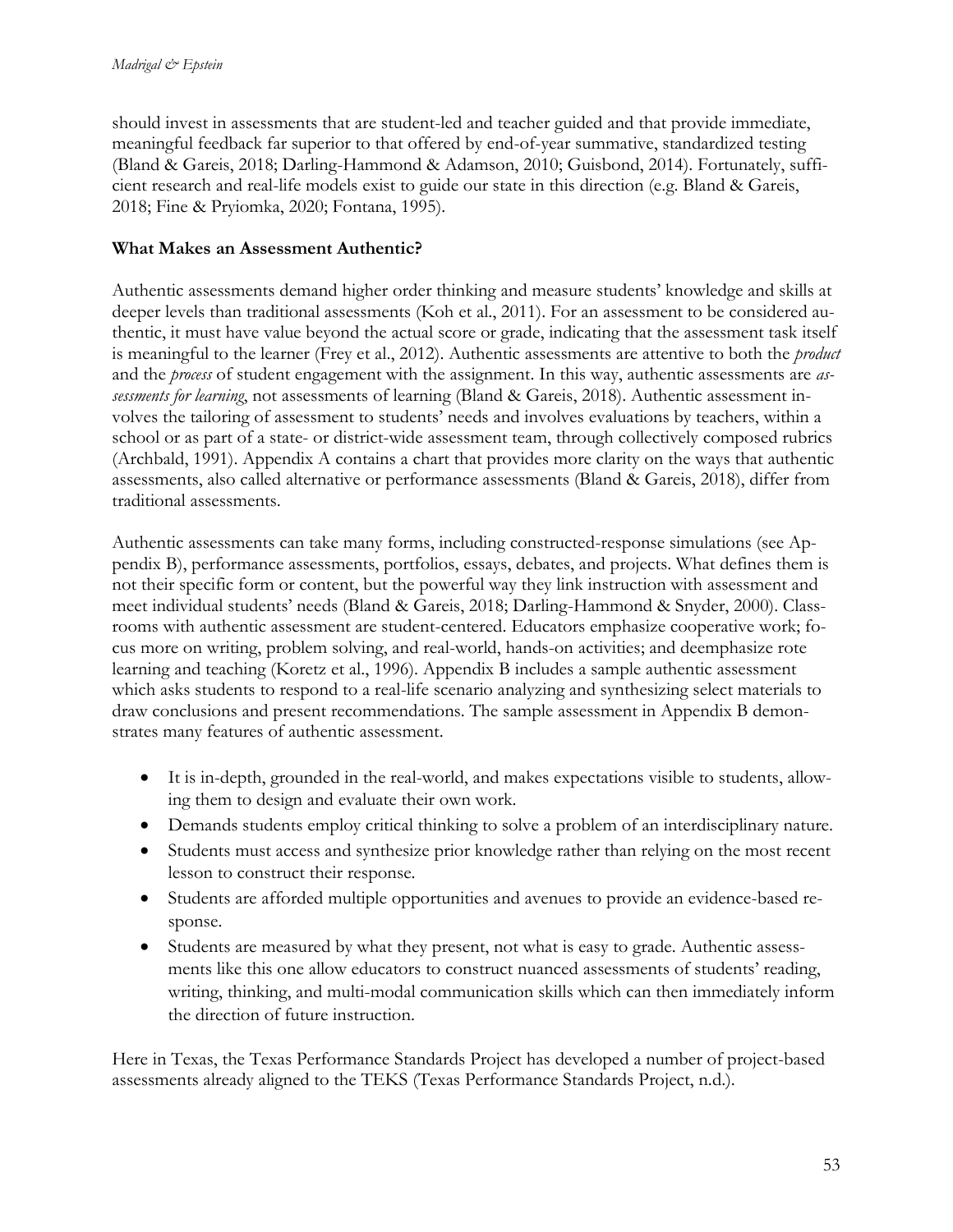Authentic assessments are lauded by both researchers and practitioners for their ability to work collaboratively with students to identify engaging topics and design meaningful learning (e.g. Bland & Gareis, 2018; Cook et al., 2020; Fine & Pryiomka, 2020; Koh et al., 2011; New York Performance Schools Consortium, 2018). According to researchers (e.g. Bland & Gareis, 2018; Fine & Pryiomka, 2020), authentic assessments "propel the education system in a direction that corresponds with *how* individuals actually learn" (Stanford School Redesign Network, 2008, n.p., emphasis added). And, teachers and students confirm that authentic assessment systems align with how individuals *want to learn* (Cook et al., 2020; Gisi, 2020). Schools that redesign around project- and portfolio-based learning build strong ties with their communities, and feel, in the words of one Manor New Tech High School student, "like family" (Lynch et al., 2013, p. 35). They invite artists and performers into their schools and support their students in exploring careers and projects outside the classrooms. Time commitments shift; Fridays sometimes include presentations by university scholars, a lab-based epidemiologist, or a local artist. While students engage with career professionals, teachers can collaborate on curriculum or work on assessment-design. Learning crosses borders.

#### **New York Performance Standards Consortium Success**

Developed over twenty years ago and currently thriving in 38 New York public schools, the New York Performance Standards Consortium (NYPSC) has achieved remarkable results with all learners, but particularly with vulnerabilized students. Liberated from oppressive state and federal testing, assessments of learning in NYPSC schools measure student fluency in skills like problem-solving, communication, research, expository writing, and public speaking (Cook et al., 2020; Fine & Pryiomka, 2020; New York Performance Standards Consortium, 2018). Educators and students in NYPSC schools employ "practitioner-developed, student-focused, and externally reviewed projects, papers, performances, experiments, and experiences called performance-based assessment tasks (PBATs)" to evaluate student learning (Fine & Pryiomka, 2020, p. v). PBATs acknowledge a different purpose to schools and a different theory of equity (Cook et al., 2020). Rather than standards and accountability—everyone taking the same test—as the measure of equity (Lipman, 2003), NYSPC schools focus on equity in terms of access, success, and holistic learning (Fine & Pryiomka, 2020).

NYPSC students have achieved at levels far above their peers who attend traditional schools based on high quality metrics (Fine & Pryiomka, 2020):

- 77 % of NYPSC students who began high school in the fall of 2010 graduated in four years versus 68 % for all New York City students.
- In 2015, 71 % of English learners at consortium schools graduated on time, versus 37 % of English learners citywide.
- 2018 data (New York Performance Standards Consortium, 2018) shows that:
	- o Latinx students and students with disabilities are twice as likely to graduate if they attend a NYPSC school.
	- o 5.3% of NYPSC students drop-out compared to 11.3% statewide.
	- o Male graduates of Consortium schools identified as members of minoritized populations enroll in college at twice the rate of similar students nationwide.
	- o Graduation rates for English learner students was nearly 30% higher at consortium schools compared to non-consortium schools.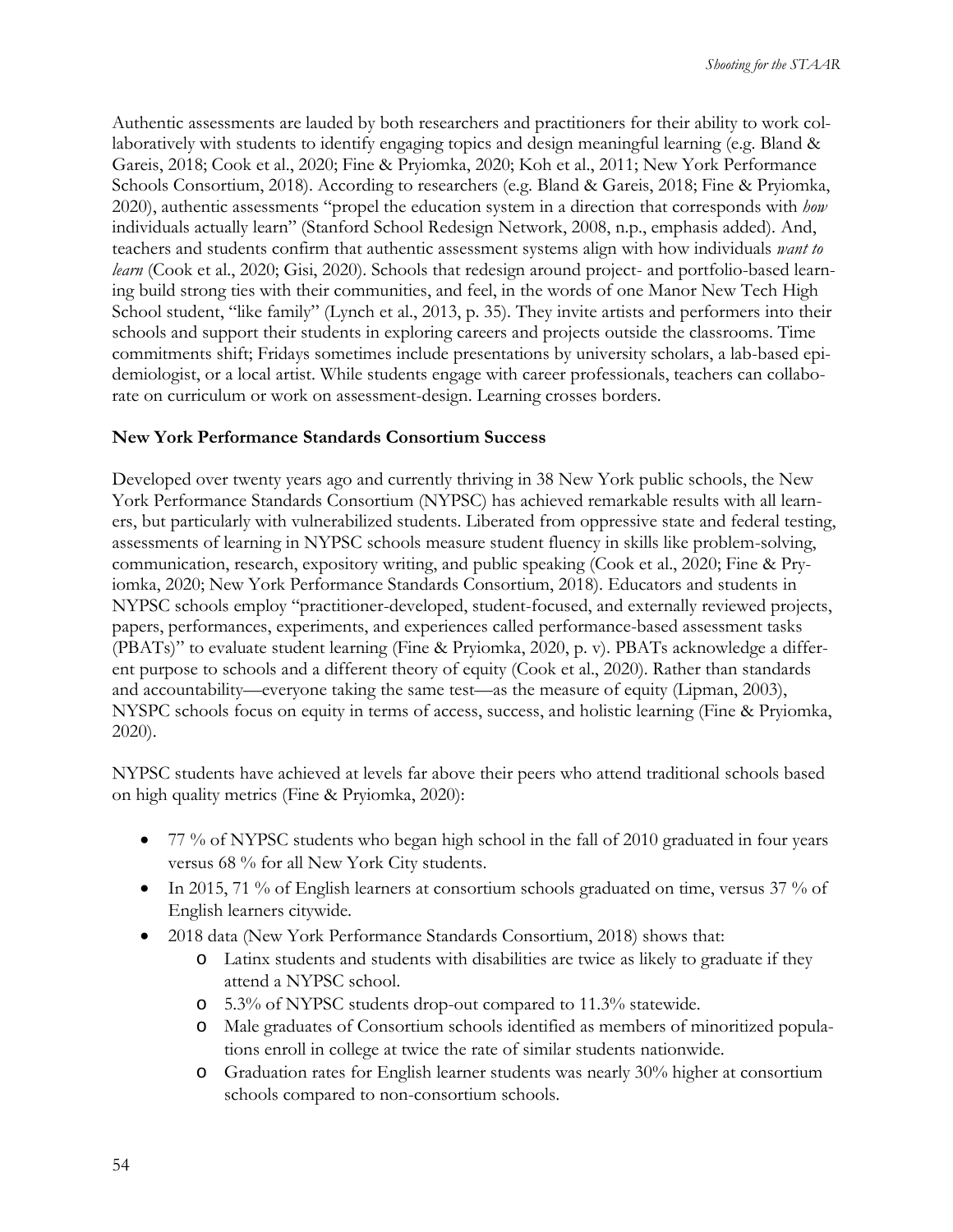A major reason for the success of the NYPSC is its ability to build "internal accountability at the school level in the service of teaching deeply, rigorously, and fairly" (Knecht, 2007, p. 63). Authentic assessment is oriented towards the learner, and the school and community become accountable to the student rather than accountable to external stakeholders and external measures as is the case with high-stakes assessment systems. Educators and students are challenged to be their best and to work together to achieve collectively defined goals on which the students are then assessed.

NYPSC students aren't just graduating and matriculating to college at higher rates, they are also doing better in college and persisting beyond the first year at higher levels than non-consortium students. Research released this summer found that NYPSC students achieved higher first-semester college GPAs, earned more initial credits, and were more likely to persist in college after the first year than peers from NYC schools, despite those students having higher SAT scores. Black males who attended NYPSC schools had particularly improved higher education outcomes compared to Black males who did not attend consortium schools (Fine & Pryiomka, 2020). Overall, these findings suggest:

- The performance-based assessment tasks (PBATs) that students complete in NYPSC schools enhance academic progress for students.
- Performance-based assessments may be better indicators of postsecondary success than standardized test scores.
- Authentic assessments are powerful tools to interrupt the persistent inequity maintained by standardized testing.

For the past 20 years, high-stakes accountability systems have offered quantitative extrapolations of student experience (Au, 2016; Bach, 2020; Conn, 2019; Darling-Hammond, 2007). One student's qualitative reflection after graduating from a NYPSC school reveals the power of authentic assessments through shifts in pedagogy and practice. Emphasizing this point she stated, "Being educated at a consortium school had a profound effect on my life. Every student is entitled to an educational community as enriching and inspiring as mine" (NYPSC, 2018).

## **Additional Authentic Assessment Projects**

Kentucky is another state with a history of using research-based, authentic assessments including project- and portfolio-based evaluations (Fontana, 1995). In Danville, Kentucky, 98% of teachers at Bate Middle school voted for reorganizing and introducing project-based learning (PBL) and setting expectations that included "social and emotional skills, ethics, technological literacy, and career readiness" that resulted in the school being designated an "exemplar school" by the Partnership for 21<sup>st</sup> Century Skills (Kamenetz, 2014, n.p.).

Texas already has examples of PBL or portfolio-based work integrated with authentic assessments. Twenty-eight Texas secondary campuses are members of the New Tech Network, an education collective providing a model for innovation that combines PBL and technology. During its 86th legislative session, Texas lawmakers passed HB3, which provided an additional per pupil allotment of \$50 for schools collaborating with the New Tech Network. These campuses buzz with energy, charged by engaged students being challenged across disciplines alongside teachers who are relishing in the curiosity of their emerging leaders. "Teachers are happier... Every day you realize why you wanted to be a teacher. It's exciting again" explains UT Austin Professor Jennifer Adair, who has helped a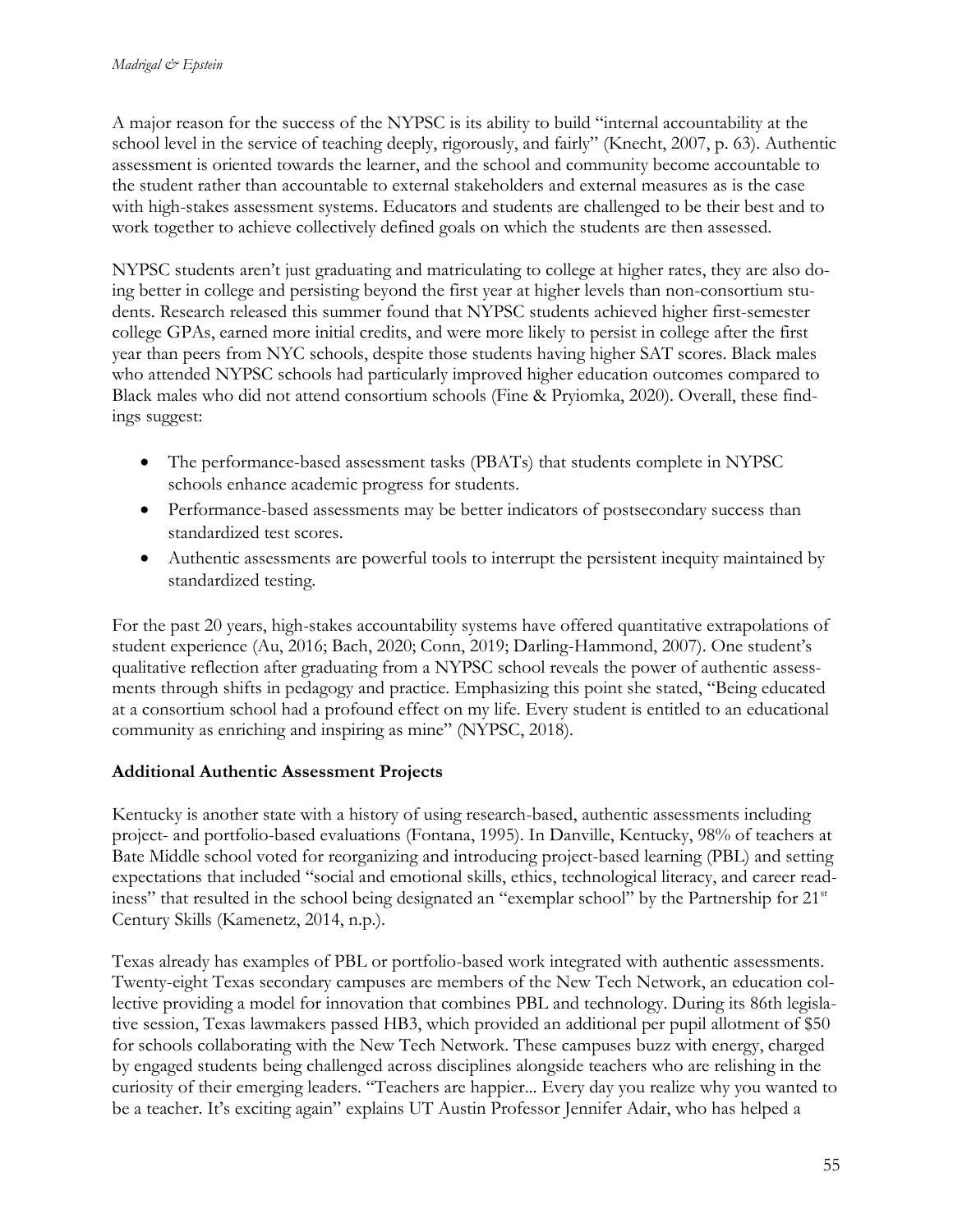number of campuses develop authentic learning and assessments in these schools (Gisi, 2020). With House Bill 1867 and the work already underway, Texas is well positioned to develop the architecture for a system of next-generation assessment.

#### **House Bill 1867**

In this section, we outline the parameters of House Bill 1867 (HB 1867), as well as provide our recommendation for an amendment to the original version which draws on the transformative power of authentic assessment.

HB 1867 would establish a Texas Commission of Assessment and Accountability, tasked with uncovering issues with the current testing regime and making recommendations for a high-quality statewide system of assessment. The nineteen-person commission would be comprised of members appointed by the Governor (four), Lieutenant Governor (seven), and the Speaker of the House (seven), as well as one member of the State Board of Education. Commission members would be demographically representative of the state of Texas and would include at least one teacher, parent, member of the business community, member of the civic community, superintendent, school trustee, and district staff. In addition, three members of the legislative chamber would serve on the commission. The commission is tasked with recommending a system of accountability and assessment that is valid, fair, timely, informative, fiscally responsible, curriculum-aligned, and just. A report would be provided to the governor and legislature no later than December 31, 2022. HB 1867 creates an opportunity to make plans for the next generation of assessment tools which would be more precise and better reflect student growth and teacher productivity.

#### **Piloting Authentic Assessments in Texas**

Following the research on authentic assessments, we recommend an amendment to HB 1867 that would establish a pilot program for select high schools in a number of public school districts to devise assessment alternatives to high-stakes, standardized testing. Guided by a local task force or "learning community" at the school district level, pilot schools will be empowered to study, create, and pilot research-based, TEKS aligned, curricularly-embedded assessments that serve as the launching point for the state's move away from flawed, one-size-fits-all, criterion-based, high-stakes exams.

#### **Points of Consideration and Recommendations for Implementation**

The ten pilot districts will begin the process leading to a successful implementation of the Commission's forthcoming recommendations. Pilot districts should meet the criteria (listed below) and develop a timeline for district status updates and outcomes to be delivered to both the state legislature and state education agency. Student learning and growth data should be obtained at various points throughout the school year. The Commission approves the school district's deliverables and timelines.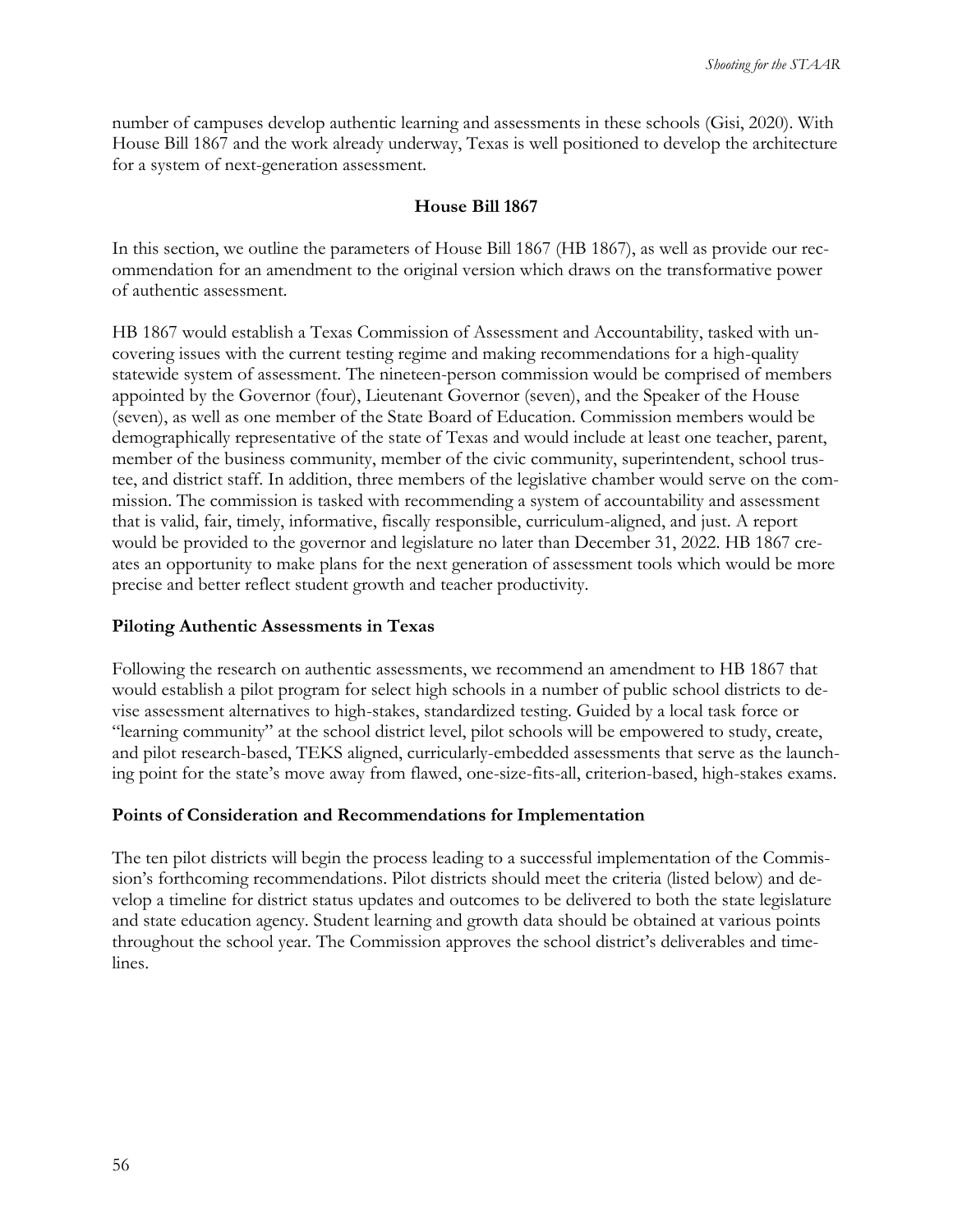## **Pilot Cohort**

For next-generation authentic assessments to be comprehensive, precise, reflective of student growth, and respectful of community resources and values they must be entrusted to local task forces. A number of districts in Texas have a demonstrated track record and commitment to developing authentic, comprehensive accountability measures that make them ideally suited to participate in HB 1867's pilot program. For example, districts like Humble ISD and Austin ISD, who joined the TEA-sponsored Local Accountability Systems program, as well as Frisco ISD and Northside ISD, are all long-time members of the legislatively endorsed Community-Based Accountability System and all fit the criteria for district and school inclusion in this pilot study.

Participating districts and high schools must reflect the geographic and demographic diversity of the state and include representation from rural, urban, and suburban school districts. Additionally, some pilot schools should have more bilingual students and more students with special needs. Geographic and demographic diversity—together with parent and community involvement—helps ensure student learning is recognized in multiple and varied forms that reflect the diversity of the state and of complexity of student dreams. Moreover, for authentic assessment to be grounded in the local realities, resources, and opportunity structures of communities, parent and community representation and participation are critical. Below are two possible frameworks for thinking about district participation that would best inform statewide scaling:

- 1. Select pilot districts around the state with variation in their location (e.g., rural, urban, suburban) and demographic representation (e.g., student and educator racial identification and socioeconomic status) to strengthen the likelihood that successful pilot models will be replicable and sustainable statewide.
- 2. Focus work on a few regional partnerships, while still aiming for demographic diversity among selected districts and regions. The strength of this approach is that it allows for piloting locally developed authentic assessments, with the added benefit of being able to begin the collaborative and iterative work of statewide scoring alignment.

School districts should also be exempted from district-, state-, and federally mandated, standardized testing requirements pending approval from the U.S. Department of Education and at the behest of the state's Commissioner of Education. This will provide school districts with the latitude needed to explore authentic, alternative forms of assessment without the interference and distraction of standardized testing.

## **Timeline**

School districts should be given sufficient time to explore the efficacy of authentic assessments. For this, the state-level committee should require an initial planning year, followed by four years of implementation, the equivalent of a high school cycle from 9<sup>th</sup> grade through graduation. We recommend that schools introduce authentic assessments with a  $9<sup>th</sup>$  grade cohort of students and add a grade each year as they build capacity. Upon completion of the plan of study, the statewide committee should submit a report to the legislature and to the state education agency detailing the school district's findings, results, conclusions, and recommendations.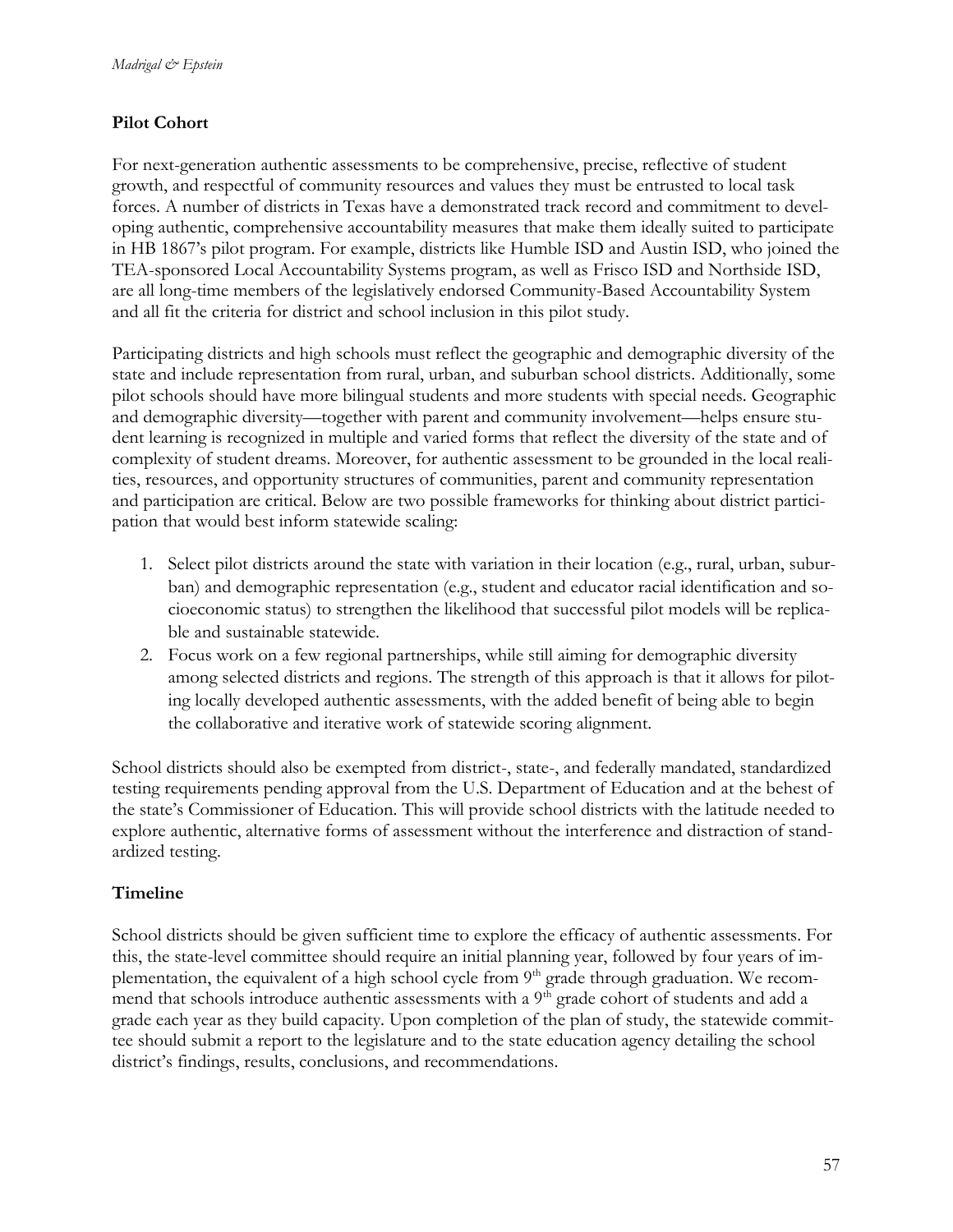#### **Trusting Teachers**

In the wake of the unprecedented shuttering of school buildings due to COVID-19 and the ongoing oscillations between in-person, online, and hybrid instructional approaches, the value of teachers statewide has been demonstrated time and again, even as lawmakers and critics continue to undervalue and undercompensate them for their labor and love (Bradford, 2021; Hadavi, 2021; Mays, 2021). Educators have shown their intimate knowledge of what students need, their extraordinary skill in designing curriculum that attends to those needs, and their creativity and flexibility even in the most unpredictable and dangerous of contexts. Texas teachers deserve our respect and our trust as we innovate Texas assessments and accountability.

Texans trust and have faith in their local schools. Over 50% of respondents in a 2019 Raise your Hand Texas (2020) poll gave their local schools a grade of A, and nearly 70% gave local teachers an A or B. Local people trust local teachers; teachers should be taking the lead on assessment. In the same poll, a majority of respondents demanded divestment from high-stakes testing and investment in teacher salaries. Even staunch STAAR supporter and TEA Commissioner Mike Morath confessed: "Not to say I wouldn't spend money on accountability, but investing in educators will give you huge capacity long term" (Swartz, 2019). HB 1867 provides an opportunity to build a cutting edge, integrated system of authentic assessment, with the added benefit of investing in teachers. Teachers are best equipped to inform the development of a system of authentic assessments that measure the actual knowledge and skills taught within a TEKS-aligned classroom. Authentic assessments represent an investment in our educators and school leaders, not consultants. School leaders and educators are professionals that know students, families, and communities *and* understand pedagogy, curriculum, and learning theory.

#### **Conclusion**

HB 1867 provides an exciting opportunity to usher in a research-informed, school-centered, and socially just system of accountability and assessment to Texas. With the pilot-program amendment, it also provides an opportunity for immediate investment in students and educators through new forms of student assessment that are a departure from the crude and racist measures of multiplechoice bubble testing. They incorporate local input, promote professional collaboration, and deepen student learning—creating more powerful futures. Authentic assessments developed by pilot districts will establish communication between students, educators and policy makers and drive continual and timely improvement of student learning, teacher instruction, and state well-being. At the end of the pilot period, we will be on our way to implementation, and ultimately institutionalization, of authentic assessment methods and measures embedded within a larger accountability framework that is informational rather than punitive. Texas has been a national leader on school accountability for decades, and now is the time for Texas to take the lead in redesigning assessment and accountability.

 $\overline{\phantom{a}}$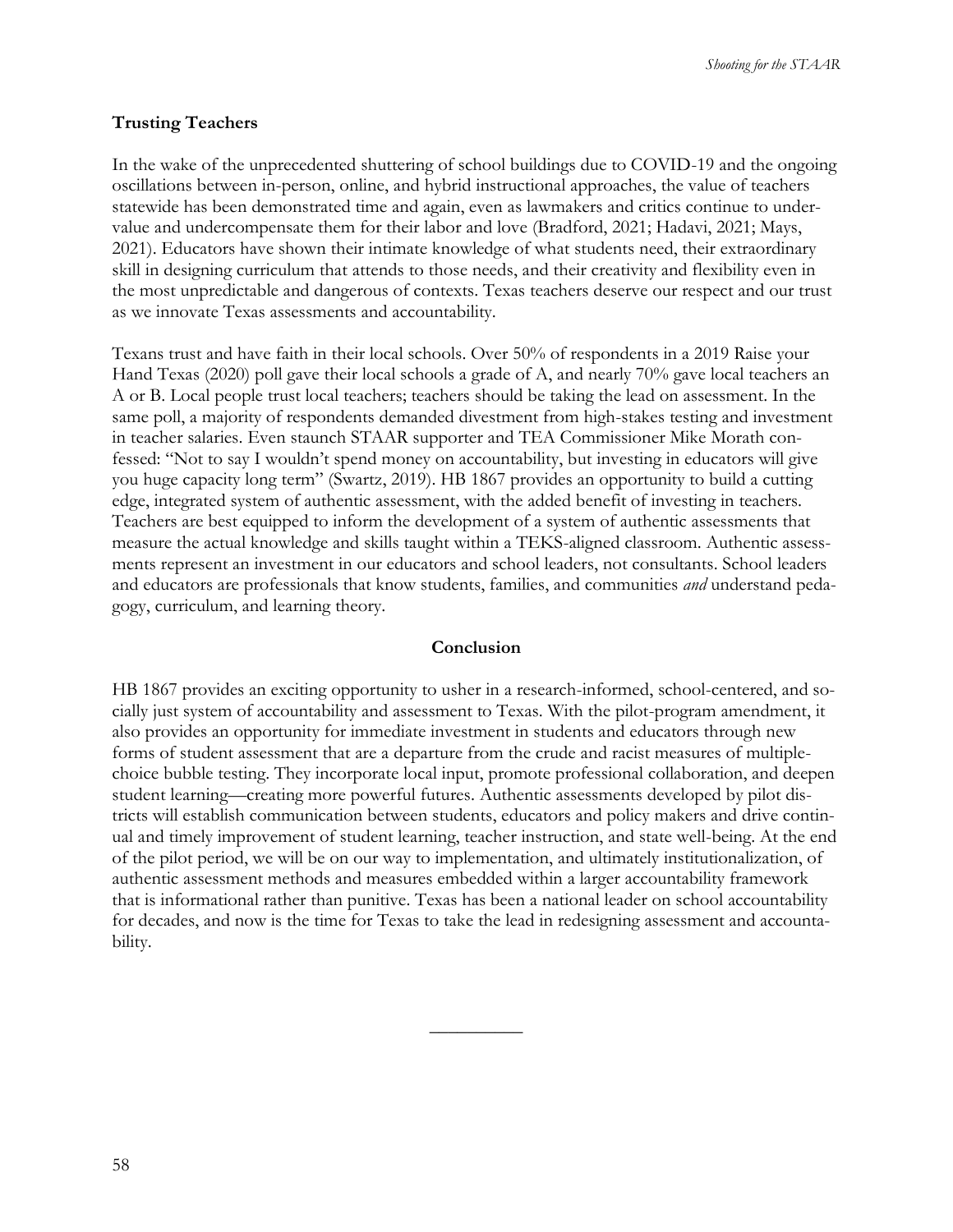**Alejandro (Trae) Madrigal III** is a master's student in the UT Austin Education Policy and Planning program. He studies accountability pressures impacting students and schools, with a focus on the impacts of high-stakes testing on student schooling experiences. Additionally, he studies school stakeholder experiences in marketized schooling environments and purposes of education. He is a former middle and high school social studies educator, as well as a former powerlifting and basketball coach.

**Eliza Epstein** is an educator, scholar, activist, and student. She is a doctoral candidate in the UT Austin Educational Policy and Planning program studying liberatory, abolitionist, and anti-colonial policies and pedagogy, with a focus on the expansion of Ethnic Studies policy at the state and local level. Additionally, she studies community college transfer and purposes of education. She is an organizer with Undoing White Supremacy Austin, District 5 for Black Lives, and the Ethnic Studies Network of Texas. She is a former high school English educator and cross country coach and worked for over a decade as a film editor in California.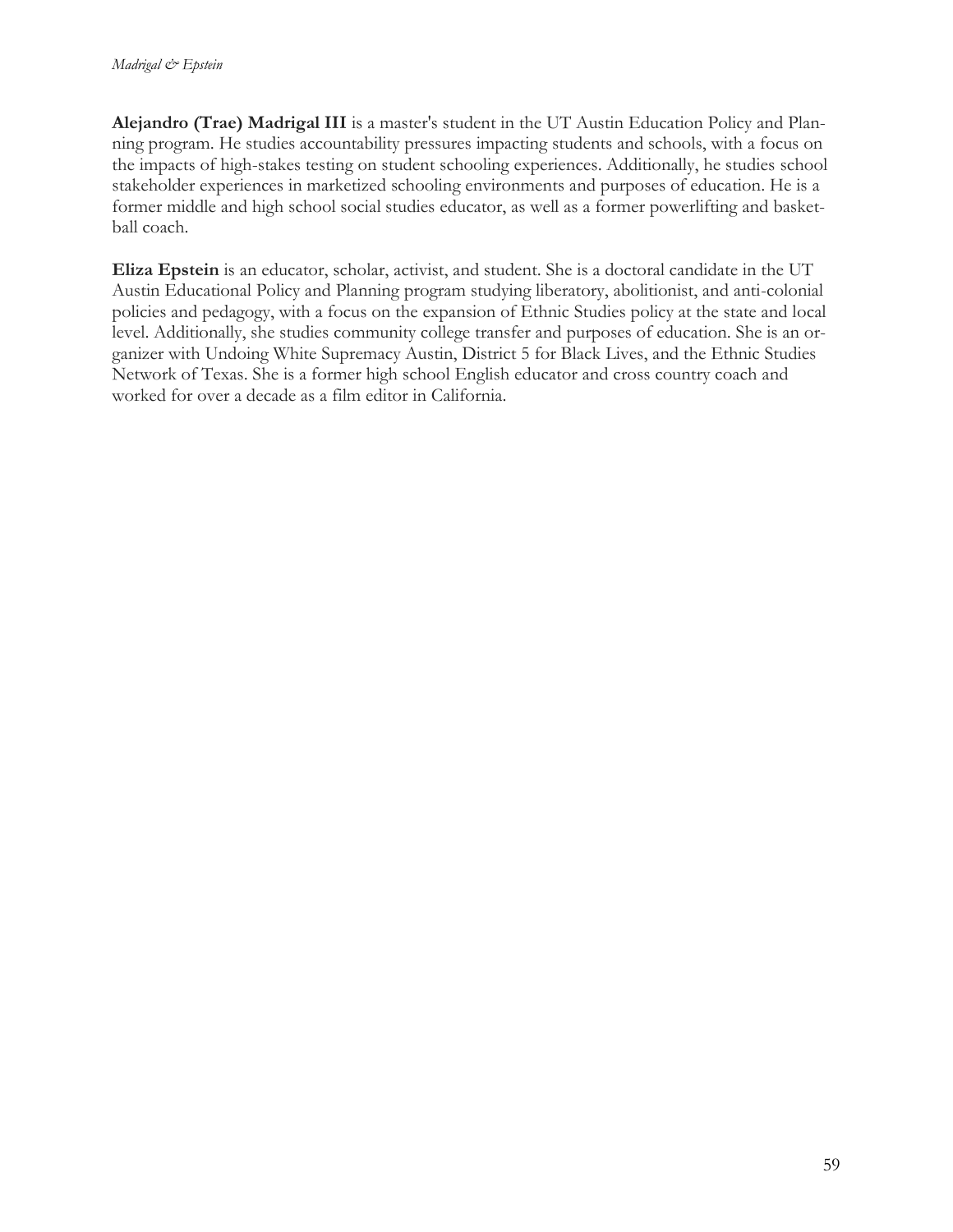#### **References**

- Advancement Project. (2010). *Test, punish, and push out: How "zero tolerance" and high-stakes testing funnel youth into the school-to-prison pipeline.* [https://www.urbancollaborative.org/sites/de](https://www.urbancollaborative.org/sites/default/files/resource_files/testpunishpushout.pdf)[fault/files/resource\\_files/testpunishpushout.pdf](https://www.urbancollaborative.org/sites/default/files/resource_files/testpunishpushout.pdf)
- Amrein, A. L., & Berliner, D. C. (2002). High-stakes testing, uncertainty, and student learning. *Education Policy Analysis Archives, 10*(0), 18.<https://doi.org/10.14507/epaa.v10n18.2002>
- Amrein-Beardsley, A., Berliner, D. C., & Rideau, S. (2010). Cheating in the first, second, and third degree: Educators' responses to high-stakes testing. *Education Policy Analysis Archives, 18*(14). <https://doi.org/10.14507/epaa.v18n14.2010>
- Archbald, D. A. (1991). Authentic assessment: Principles, practices, and issues. *School Psychology Quarterly, 6*(4), 279-293.<https://doi.org/10.1037/h0088821>
- Apple, M. W. (2006). *Educating the "right" way: Markets, standards, god, and inequality* (2nd ed.). Routledge.
- Au, W. (2007). High-stakes testing and curricular control: A qualitative metasynthesis. *Educational Researcher, 36*(5), 258-267.<https://doi.org/10.3102/0013189X07306523>
- Au, W. (2016). Meritocracy 2.0: High-stakes, standardized testing as a racial project of neoliberal multiculturalism. *Educational Policy, 30*(1), 39-62. <https://doi.org/10.1177/0895904815614916>
- Au, W., & Gourd, K. (2013). Asinine assessment: Why high-stakes testing is bad for everyone, including English teachers. *English Journal*, *103*(1), 14-19.
- Ayala, E. (2016, April 27). STAAR test question with no right answer among dozens of complaints as Texas school chiefs say results can't be trusted. *The Dallas Morning News*. [https://www.dal](https://www.dallasnews.com/news/2016/04/28/staar-test-question-with-no-right-answer-among-dozens-of-complaints-as-texas-school-chiefs-say-results-can-t-be-trusted/)[lasnews.com/news/2016/04/28/staar-test-question-with-no-right-answer-among-dozens](https://www.dallasnews.com/news/2016/04/28/staar-test-question-with-no-right-answer-among-dozens-of-complaints-as-texas-school-chiefs-say-results-can-t-be-trusted/)[of-complaints-as-texas-school-chiefs-say-results-can-t-be-trusted/](https://www.dallasnews.com/news/2016/04/28/staar-test-question-with-no-right-answer-among-dozens-of-complaints-as-texas-school-chiefs-say-results-can-t-be-trusted/)
- Bach, A. J. (2020). High-stakes, standardized testing and emergent bilingual students in Texas: A call for action. *Texas Journal of Literacy Education, 8*, 18-37.
- Baker, O., &Lang, K. (2013). *The effect of high school exit exams on graduation, employment, wages and incarceration* (Working Paper No. 19182). National Bureau of Economic Research.
- Beam-Conroy, T. (2001). Texas is the model for President Bush's education agenda. As this Texas teacher warns, Watch out! Your classroom may never be the same. *Rethinking Schools, 16*(1). <https://rethinkingschools.org/articles/bamboozled-by-the-texas-miracle/>
- Biesta, G. (2014). Measuring what we value or valuing what we measure? Globalization, accountability and the question of educational purpose. *Pensamiento Educativo: Revista de Investigación Educacional Latinoamericana, 51*(1), 46-57.<https://doi.org/10.7764/PEL.51.1.2014.5>
- Blakeslee, N. (2013, May). Crash test. *Texas Monthly*. [https://www.texasmonthly.com/news-poli](https://www.texasmonthly.com/news-politics/crash-test/)[tics/crash-test/](https://www.texasmonthly.com/news-politics/crash-test/)
- Bland, L. M., & Gareis, C. R. (2018). Performance assessments: A review of definitions, quality characteristics, and outcomes associated with their use in K-12 schools. *Teacher Educators' Journal*, *11*, 52-69.
- Blazer, D., & Pollard, C. (2017). Does test preparation mean low-quality instruction. *Educational Researcher, 46*(8), 420-433.
- Boggs, A., Meyerhoff, E., Mitchell, N., & Schwartz-Weinstein, Z. (n.d.). Abolitionist university studies: An invitation*. Abolition University*.<https://abolition.university/invitation/>
- Bradford, D. (2021). A rolling national teacher strike is why schools are closed. *Education Next*, *21*(3). <https://www.educationnext.org/rolling-national-teacher-strike-is-why-schools-are-closed/>
- Braginsky, N. (2020). *Not an "achievement gap", a racial capitalist chasm.* The Law and Political Economy Project.<https://lpeproject.org/blog/not-an-achievement-gap-a-racial-capitalist-chasm/>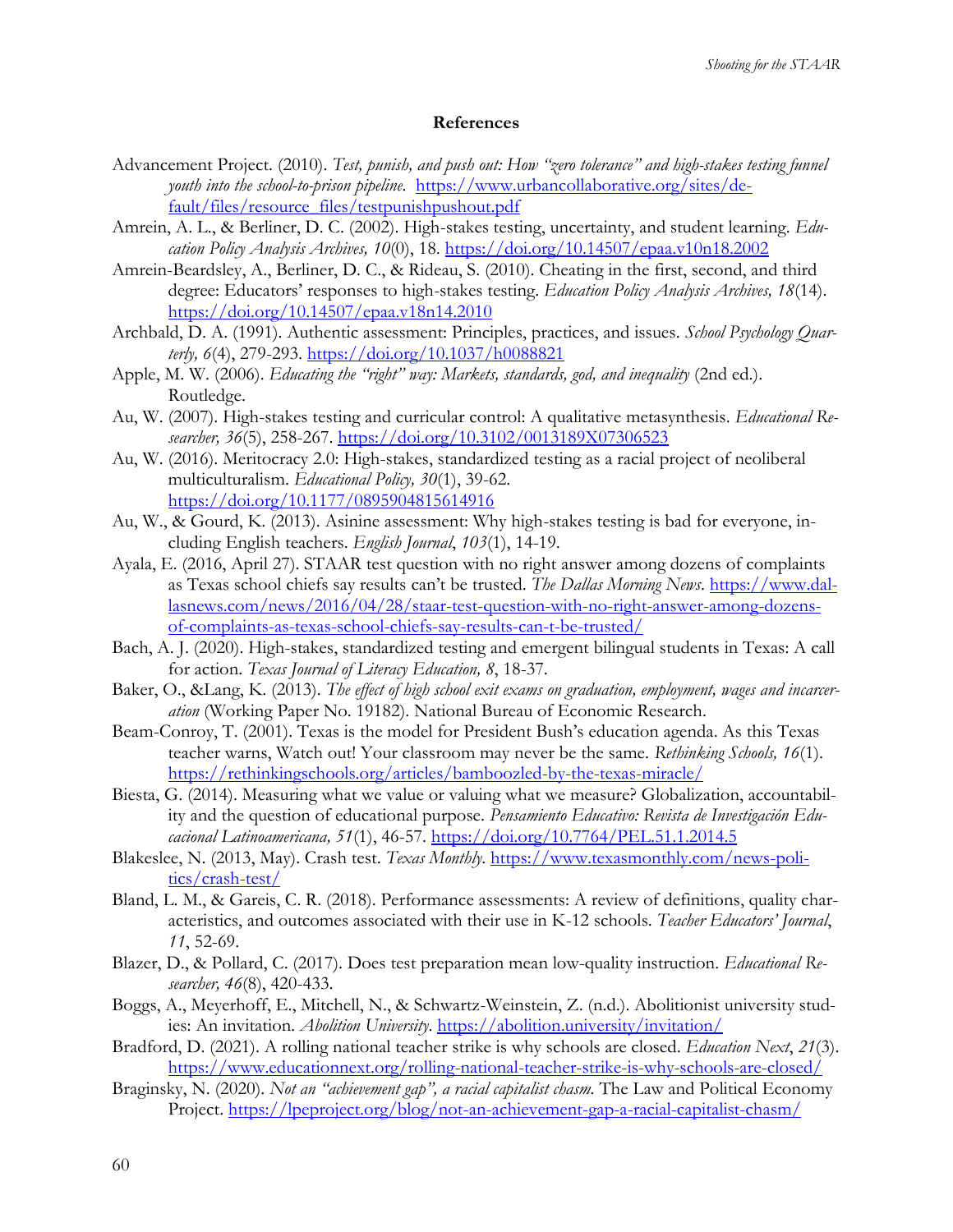- Carpenter, J. (2019, March 4). Lawmakers take up STAAR over wording of test questions. *Houston Chronicle.* [https://www.houstonchronicle.com/newshouston-texas/ education/article/Law](https://www.houstonchronicle.com/news/houston-texas/education/article/Lawmakers-take-up-STARR-over-wording-of-test-13662711.php)[makers-take-up-STARR-over-wording-of-test-13662711.php](https://www.houstonchronicle.com/news/houston-texas/education/article/Lawmakers-take-up-STARR-over-wording-of-test-13662711.php)
- Carpenter, J. (2020, November 18). Bipartisan group of Texas lawmakers call on state to move toward canceling next year's STAAR tests. *Houston Chronicle.* [https://www.houstonchroni](https://www.houstonchronicle.com/news/houston-texas/education/article/Bipartisan-group-of-Texas-lawmakers-call-on-state-15736944.php)[cle.com/news/houston-texas/education/article/Bipartisan-group-of-Texas-lawmakers-call](https://www.houstonchronicle.com/news/houston-texas/education/article/Bipartisan-group-of-Texas-lawmakers-call-on-state-15736944.php)[on-state-15736944.php](https://www.houstonchronicle.com/news/houston-texas/education/article/Bipartisan-group-of-Texas-lawmakers-call-on-state-15736944.php)
- Chang, J. (2016, September 3). Texas districts document dozens of problems with 2016 STAAR testing. *Austin American-Statesman.* [https://www.statesman.com/NEWS/20160903/Texas](https://www.statesman.com/NEWS/20160903/Texas-districts-document-dozens-of-problems-with-2016-STAAR-testing)[districts-document-dozens-of-problems-with-2016-STAAR-testing](https://www.statesman.com/NEWS/20160903/Texas-districts-document-dozens-of-problems-with-2016-STAAR-testing)
- Cheek, D. W. (1993). Plain talk about alternative assessment. *Middle School Journal, 25*(2), 6-10. <https://doi.org/10.1080/00940771.1993.11495197>
- Cole, M. (2009). *Equality in the secondary school: Promoting good practice across the curriculum*. A&C Black.
- Conn, D. R., & Tenam-Zemach, M. (2019). Confronting the Assessment Industrial Complex: A call for a shift from testing rhetoric. *Journal of Curriculum Theorizing, 34*(3). [https://jour](https://journal.jctonline.org/index.php/jct/article/view/835)[nal.jctonline.org/index.php/jct/article/view/835](https://journal.jctonline.org/index.php/jct/article/view/835)
- Counsell, S. L., & Wright, B. L. (2018). High-stakes accountability systems: Creating cultures of fear. *Global Education Review, 5*(2), 189-202.
- Crocco, M. S. (2014, November 26). Green & Write: Texas, textbooks, and the politics of history standards. *Michigan State University School of Education*. [https://education.msu.edu/green-and](https://education.msu.edu/green-and-write/2014/texas-textbooks-and-the-politics-of-history-standards/)[write/2014/texas-textbooks-and-the-politics-of-history-standards/](https://education.msu.edu/green-and-write/2014/texas-textbooks-and-the-politics-of-history-standards/)
- Crocco, M. S., & Costigan, A. T. (2007). The narrowing of curriculum and pedagogy in the age of accountability urban educators speak out. *Urban Education, 42*(6), 512-535.
- Curtis, G. (2019, May 29). El Paso families opting out of STAAR. *KFOX 14*. [https://kfoxtv.com/news/kfox14-investigates/kfox14-investigates-el-paso-families-opting](https://kfoxtv.com/news/kfox14-investigates/kfox14-investigates-el-paso-families-opting-out-of-staar)[out-of-staar](https://kfoxtv.com/news/kfox14-investigates/kfox14-investigates-el-paso-families-opting-out-of-staar)
- Darling-Hammond, L. (2007). Race, inequality and educational accountability: The irony of 'No Child Left Behind.' *Race, Ethnicity, and Education, 10*(3), 245-260. <https://doi.org/10.1080/13613320701503207>
- Darling-Hammond, L. & Adamson, F. (2010). *Beyond basic skills: The role of performance assessment in achieving 21st century standards of learning*. Stanford Center for Opportunity Policy in Education. [https://edpolicy.stanford.edu/sites/default/files/beyond-basic-skills-role-performance-as](https://edpolicy.stanford.edu/sites/default/files/beyond-basic-skills-role-performance-assessment-achieving-21st-century-standards-learning-executive-summary_0.pdf)[sessment-achieving-21st-century-standards-learning-executive-summary\\_0.pdf](https://edpolicy.stanford.edu/sites/default/files/beyond-basic-skills-role-performance-assessment-achieving-21st-century-standards-learning-executive-summary_0.pdf)
- Darling-Hammond, L., & Snyder, J. (2000). Authentic assessment of teaching in context. *Teaching and Teacher Education*, *16*(5), 523-545. [https://doi.org/10.1016/S0742-051X\(00\)00015-9](https://doi.org/10.1016/S0742-051X(00)00015-9)
- Davies, D.M. (Host). (1999-present). *Texas Matters* [Audio podcast]. Texas Public Radio. [https://www.tpr.org/show/texas-matters/2020-02-14/texas-matters-the-great-](https://www.tpr.org/show/texas-matters/2020-02-14/texas-matters-the-great-texas-textbook-war) texas-text[book-war](https://www.tpr.org/show/texas-matters/2020-02-14/texas-matters-the-great-texas-textbook-war)
- Davis, A. (2005). *Abolition democracy*. Seven Stories Press.
- Dee, T. S., & Jacob, B. A. (2006). *Do high school exit exams influence educational attainment or labor market performance?* (No. w12199). National Bureau of Economic Research. <https://doi.org/10.3386/w12199>
- DeMatthews, D. E., & Knight, D.S. (2019). The Texas special education cap: Exploration into the statewide delay and denial of support to students with disabilities. *Education Policy Analysis Archives*, *27*(2).<https://eric.ed.gov/?id=EJ1202394>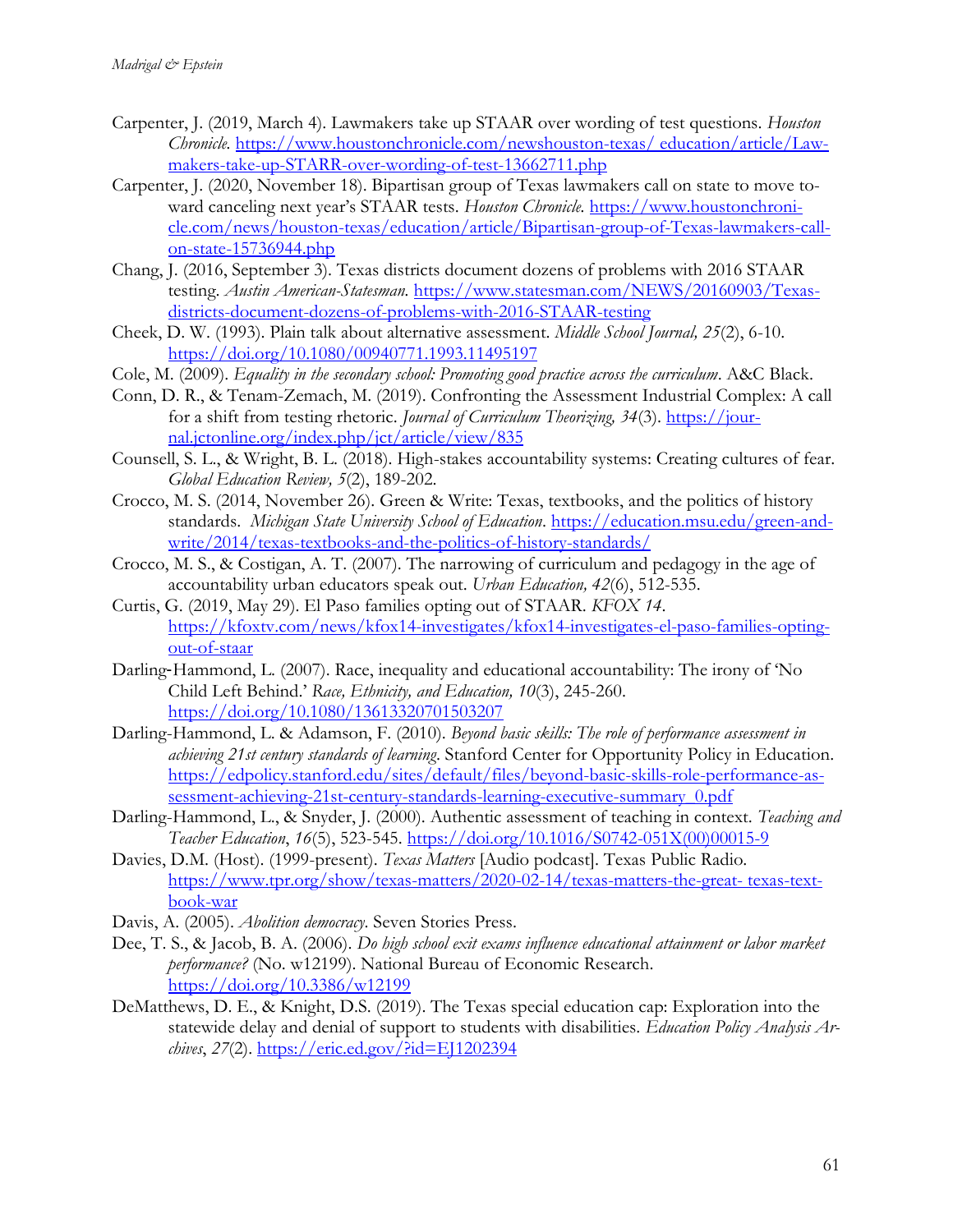- Deming, D. J., Cohodes, S., Jennings, J., & Jencks, C. (2016). When does accountability work? Texas system had mixed effects on college graduation rates and future earnings. *Education Next, 16*(1), 71-76.
- Desai, K., & Sanya, B. N. (2016). Towards decolonial praxis: Reconfiguring the human and the curriculum. *Gender & Education*, *28*(6), 710-724. Educational Administration Abstracts.
- Elmore, R. (2002). Unwarranted intrusion. *Education Next, (2)*1.
- Fabricant, M., & Fine, M. (2013). *The changing politics of education: Privatization and the dispossessed lives left behind*. Paradigm Publishers.
- Farber, S.A. (2008). U.S. scientists' role in the eugenics movement (1907-1939). *Zebrafish*, *5*(4), 243 245.<https://doi.org/10.1089/zeb.2008.0576>
- Fine, M., & Pryiomka, K. (2020). *Assessing college readiness through authentic student work: How the City University of New York and the New York Performance Standards Consortium are collaborating toward*  equity. Learning Policy Institute.<https://eric.ed.gov/?id=ED606677>
- Fontana, J. (1995). Portfolio assessment: Its beginnings in Vermont and Kentucky. *NASSP Bulletin, 79*(573), 25-30.<https://doi.org/10.1177/019263659507957305>
- Frey, B. B., Schmitt, V. L., & Allen, J. P. (2012). Defining authentic classroom assessment. *Practical Assessment, Research & Evaluation, 17*(2), 1-18.
- Gagnon, D. J., & Schneider, J. (2019). Holistic school quality measurement and the future of accountability: Pilot-test results. *Educational Policy*, 33(5), 734-760. <https://doi.org/10.1177/0895904817736631>
- Gisi, K. (2020, January 22). More Texas schools implementing project-based learning. *Spectrum News 1.* [https://spectrumlocalnews.com/tx/san-antonio/news/2020/01/23/more-texas-schools](https://spectrumlocalnews.com/tx/san-antonio/news/2020/01/23/more-texas-schools-implementing-project-based-learning)[implementing-project-based-learning](https://spectrumlocalnews.com/tx/san-antonio/news/2020/01/23/more-texas-schools-implementing-project-based-learning)
- Glennie, E., Bonneau, K., Vandellen, M., & Dodge, K. A. (2012). Addition by subtraction: The relation between dropout rates and school-level academic achievement. *Teachers College Record (1970), 114*(8), 1-26.
- Grady, J., Marquez, R., & McLaren, P. (2012). A critique of neoliberalism with fierceness: Queer youth of color creating dialogues of resistance. *Journal of Homosexuality, 59*(7), 982-1004. <https://doi.org/10.1080/00918369.2012.699839>
- Guisbond, L. (2014). *Testing reform victories: The first wave.* The National Center for Fair & Open Testing.<https://www.fairtest.org/sites/default/files/TestingReformVictoriesReport.pdf>
- Guthrie, R. V. (1998). *Even the rat was white: A historical view of psychology* (2nd edition). Allyn & Bacon.
- Hadavi, T. (2020, December 11). 2020 has shone a light on the importance of good teachers, but many are paid less than a living wage in the U.S. *CNBC.*

<https://www.cnbc.com/2020/12/11/why-teachers-salaries-are-so-low-in-the-us.html>

- Hagopian, J. (Ed.). (2015). *More than a score: The new uprising against high-stakes testing*. Haymarket Books.
- Haney, W. (2000). The myth of the Texas miracle in education. *Education Policy Analysis Archives, 8*(0), 41.<https://doi.org/10.14507/epaa.v8n41.2000>
- Heilig, J., Darling-Hammond, L. (2008). Accountability Texas-style: The progress and learning of urban minority students in a high-stakes testing context. *Educational Evaluation and Policy Analysis*, *30*, 75-110. [https://doi.org/10.3102/ 0162373708317689](https://doi.org/10.3102/0162373708317689)
- Holme, J. J., Richards, M. P., Jimerson, J. B., & Cohen, R. W. (2010). Assessing the effects of high school exit examinations. *Review of Educational Research*, *80*(4), 476-526. <https://doi.org/10.3102/0034654310383147>
- Horelica, S. (2019, March 13). Texas mayor bans STAAR testing in his city. *KHOU News*. [https://www.khou.com/article/news/education/texas-mayor-bans-staar-testing-in-his](https://www.khou.com/article/news/education/texas-mayor-bans-staar-testing-in-his-city/285-001a733f-bb7e-4e15-bb8c-ba06658313c6)[city/285-001a733f-bb7e-4e15-bb8c-ba06658313c6](https://www.khou.com/article/news/education/texas-mayor-bans-staar-testing-in-his-city/285-001a733f-bb7e-4e15-bb8c-ba06658313c6)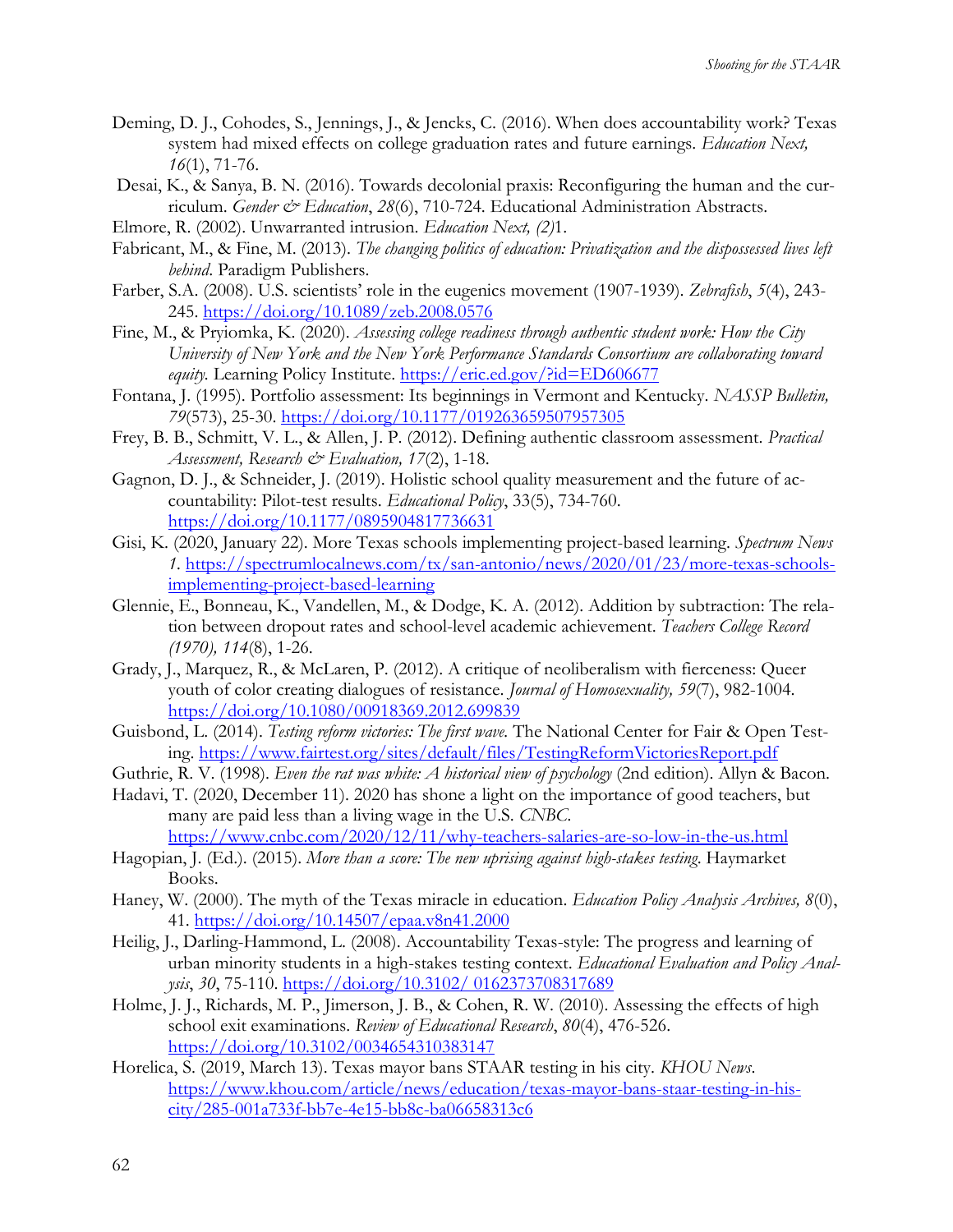- Jennings, J. L., & Bearak, J. M. (2014). "Teaching to the test" in the NCLB era: How test predictability affects our understanding of student performance. *Educational Researcher, 43*(8), 381-389. <https://doi.org/10.3102/0013189X14554449>
- Jones, B.D. (2007). The unintended outcomes of high-stakes testing. *Journal of Applied School Psychology, 23*(2), 65-86. [https://doi.org/10.1300/J370v23n02\\_05](https://doi.org/10.1300/J370v23n02_05)
- Kamenetz, A. (2014, June 2). In Kentucky, moving beyond dependence on tests. *WUTC, The University of Tennessee at Chattanooga Public Radio NPR ED*. [http://wutc.org/post/kentucky-students](http://wutc.org/post/kentucky-students-succeed-without-tests)[succeed-without-tests](http://wutc.org/post/kentucky-students-succeed-without-tests)
- Karier, C. J. (1972). Testing for order and control in the corporate liberal state. *Educational Theory, 22,* 159-180.
- Kendi, I.X. (2016a). Why the academic achievement gap is a racist idea. *Black Perspectives*. <https://www.aaihs.org/why-the-academic-achievement-gap-is-a-racist-idea/>
- Kendi, I. X. (2016b). *Stamped from the beginning: The definitive history of racist ideas in America*. Nation Books.
- Knecht, D. (2007). The consortium and the commissioner: A grass roots tale of fighting high stakes graduation testing in New York. *The Urban Review, 39*(1), 45-65. <https://doi.org/10.1007/s11256-007-0043-0>
- Kevles D. J. (1999). Eugenics and human rights. *BMJ (Clinical research ed.)*, *319*(7207), 435-438. <https://doi.org/10.1136/bmj.319.7207.435>
- Koh, K. H. (2017, February 27). Authentic assessment. *Oxford Research Encyclopedia of Education.* <https://doi.org/10.1093/acrefore/9780190264093.013.22>
- Koretz, D. M. (1996). *Perceived effects of the Kentucky Instructional Results Information System (KIRIS)*. Rand Institute on Education & Training.
- Koretz, D. (2005). Alignment, high stakes, and the inflation of test scores (CSE Report 655). *University of California Los Angeles.* [https://citeseerx.ist.psu.edu/viewdoc/down](https://citeseerx.ist.psu.edu/viewdoc/download?doi=10.1.1.567.7619&rep=rep1&type=pdf)[load?doi=10.1.1.567.7619&rep=rep1&type=pdf](https://citeseerx.ist.psu.edu/viewdoc/download?doi=10.1.1.567.7619&rep=rep1&type=pdf)
- Kuhn, J. (2013). *Test-and-punish: How the Texas education model gave American accountability without equity.*  Park Place Publications.
- Kuhn, J. (2015). The word that made me an activist. In J. Hagopian (Ed.), *More than a Score* (245- 252). Haymarket Books.
- Ladson-Billings, G. (2006). From the achievement gap to the education debt: Understanding achievement in US schools. *Educational Researcher*, *35*(7), 3-12.
- Lemann, N. (2000). *The big test: The secret history of the American meritocracy*. Macmillan.
- Lipman, P. (2003). *High stakes education: Inequality, globalization, and urban school reform*. Routledge. <https://doi.org/10.4324/9780203465509>
- Lobman, C. (2014). "I feel nervous. . . very nervous" Addressing test anxiety in inner city schools through play and performance. *Urban Education, 49*(3), 329-359. <https://doi.org/10.1177/0042085913478621>
- Longo-Schmid, J. (2016). Teachers' voices: Where policy meets practice. In K. Kappler Hewitt & A. Amrein-Beardsley (Eds.), *Student growth measures in policy and practice: Intended and unintended consequences of high-stakes teacher evaluations* (pp. 49-71). Palgrave Macmillan.
- Love, B. (2019). *We want to do more than survive* (1st ed.). Beacon Press.
- Lynch, S. J., Spillane, N. K., Peters Burton, E., Behrend, T. S., Ross, K. M., House, A., & Han, E. M. (2013). *Manor New Tech High School: A case study of an inclusive STEM-focused high school in Manor, Texas* (OSPrI Report 2013-01). George Washington University, Opportunity Structures for Preparation and Inspiration in STEM. [https://ospri.re](https://ospri.research.gwu.edu/sites/g/files/zaxdzs2456/f/downloads/OSPrI_Report_2013-01.pdf)[search.gwu.edu/sites/g/files/zaxdzs2456/f/downloads/OSPrI\\_Report\\_2013-01.pdf](https://ospri.research.gwu.edu/sites/g/files/zaxdzs2456/f/downloads/OSPrI_Report_2013-01.pdf)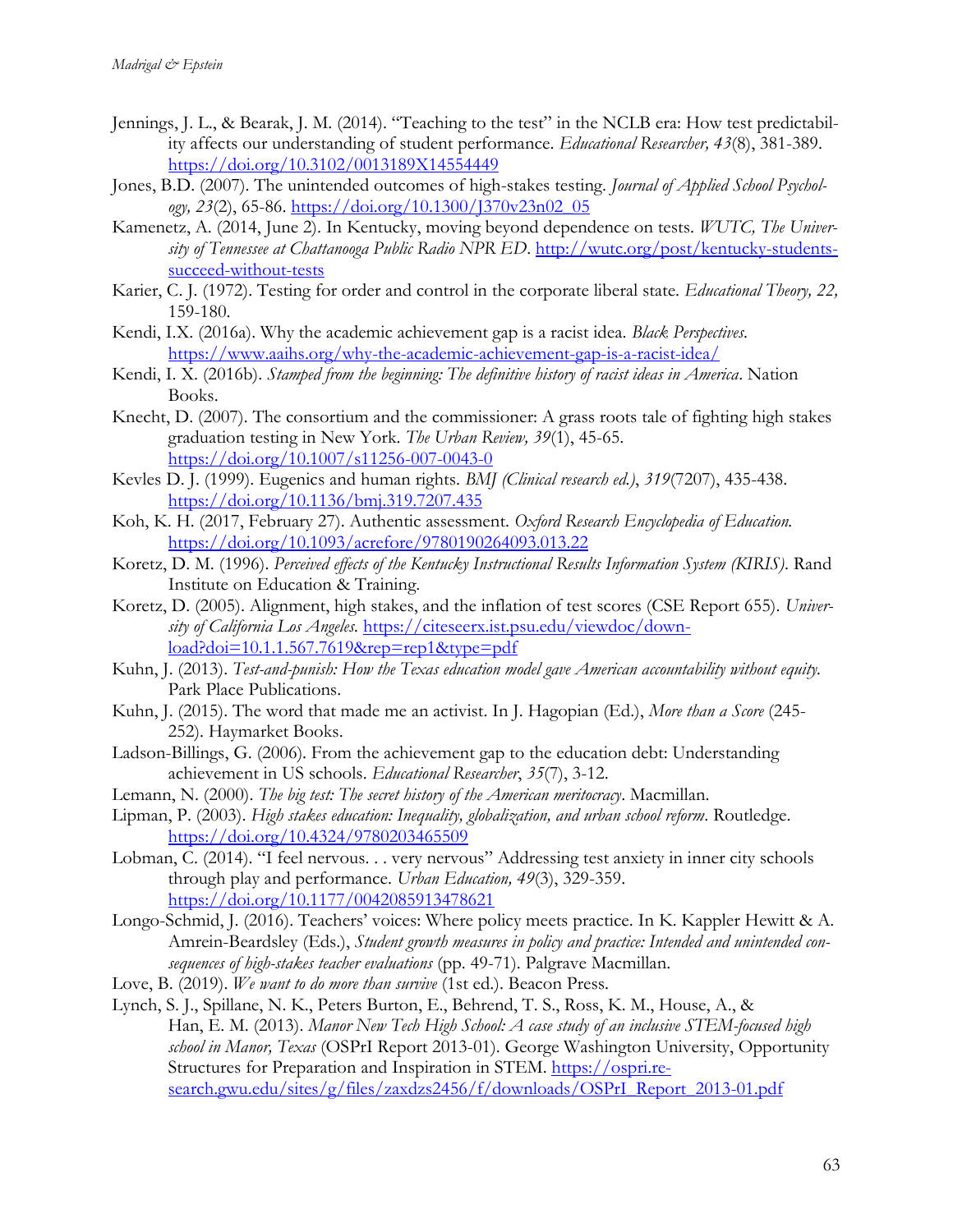- Mays, M. (2021, February 3). "I know this is a drastic step but ...": San Francisco sues its schools over closures. Politico, n.p. [https://www.politico.com/states/califor](https://www.politico.com/states/california/story/2021/02/03/san-francisco-sues-school-district-over-closed-campuses-with-no-end-in-sight-1361744)[nia/story/2021/02/03/san-francisco-sues-school-district-over-closed-campuses-with-no](https://www.politico.com/states/california/story/2021/02/03/san-francisco-sues-school-district-over-closed-campuses-with-no-end-in-sight-1361744)[end-in-sight-1361744](https://www.politico.com/states/california/story/2021/02/03/san-francisco-sues-school-district-over-closed-campuses-with-no-end-in-sight-1361744)
- McKay, C., Regunberg, A., & Shea, T. (2015). Testing assumptions: Zombies, flunkies, and the Providence Student Union. In J. Hagopian (Ed.), *More than a score* (135-140). Haymarket Books*.*
- McNeil, L. M. (2005). Faking equity: High stakes testing and the education of Latino youth. In Angela Valenzuela (Ed.), *Leaving children behind: How "Texas-style" accountability fails Latino youth*. State University of New York Press.
- McNeil, L. M., Coppola, E., Radigan, J., & Heilig, J. V. (2008). Avoidable losses: High-stakes accountability and the dropout crisis. *Education Policy Analysis Archives, 16*(3)*,* 1-48. <https://eric.ed.gov/?id=EJ800872>
- Menendez, J. (2019, April 13). The STAAR test is hurting our kids and we need to act now. *Texas Monthly.* [https://www.texasmonthly.com/opinion/state-senator-jose-menendez-staar-test](https://www.texasmonthly.com/opinion/state-senator-jose-menendez-staar-test-hurting-kids-need-act-now/)[hurting-kids-need-act-now/](https://www.texasmonthly.com/opinion/state-senator-jose-menendez-staar-test-hurting-kids-need-act-now/)
- Michels, Patrick (2014, March 27). Updated: Texas' testing opt-out movement grows to a 'trickle'. *The Texas Observer.* [https://www.texasobserver.org/texas-testing-opt-movement-grows](https://www.texasobserver.org/texas-testing-opt-movement-grows-trickle/)[trickle/](https://www.texasobserver.org/texas-testing-opt-movement-grows-trickle/)
- National Education Association (2020, June 25). History of standardized testing. [https://www.nea.org/professional-excellence/student-engagement/tools-tips/history-stand](https://www.nea.org/professional-excellence/student-engagement/tools-tips/history-standardized-testing-united-states)[ardized-testing-united-states](https://www.nea.org/professional-excellence/student-engagement/tools-tips/history-standardized-testing-united-states)
- National Association of Secondary School Principals (2006). Tracking and ability grouping in middle level and high schools. [https://www.nassp.org/tracking-and-](https://www.nassp.org/tracking-and-ability-grouping-in-middle-level-and-high-schools/) ability-grouping-in-middle[level-and-high-schools/](https://www.nassp.org/tracking-and-ability-grouping-in-middle-level-and-high-schools/)
- Neill, M. (2003) Leaving children behind: how No Child Left Behind will fail our children, *Phi Delta Kappan, 85*(3), 225-228.
- New York Performance Standards Consortium. (2018). Redefining assessment: Data report on the New York Performance Standards Consortium. <https://drive.google.com/file/d/1VEb5XiDStR7nzFZxLc6WMMywOMAnCnSq/view>
- Nichols, S. L., Glass, G. V., & Berliner, D. C. (2006). High-stakes testing and student achievement: does accountability pressure increase student learning? *Education Policy Analysis Archives, 14*(1), 1-172.
- Nichols, S. L., & Berliner, D. C. (2007). *Collateral damage: How high-stakes testing corrupts America's schools*. Harvard Education Press.
- Nichols, S., Glass, G., & Berliner, D. (2012). High-stakes testing and student achievement: Updated analyses with NAEP data. *Education Policy Analysis Archives, 20*(20), 1-35. <https://doi.org/10.14507/epaa.v20n20.2012>
- Oakes, J. (1987). Tracking in secondary schools: A contextual perspective. *Educational Psychologist, 22*(2), 129-153. [https://doi.org/10.1207/s15326985ep2202\\_3](https://doi.org/10.1207/s15326985ep2202_3)
- Oakes, J. (2005). *Keeping track: How schools structure inequality.* Yale University Press.
- Palmer, D., & Rangel, V. S. (2011). High stakes accountability and policy implementation: Teacher decision making in bilingual classrooms in Texas. *Educational Policy*, *25*(4), 614-647.
- Public School Review. (n.d.). Success Academy Charter School-h.arlem 2. [https://www.pub](https://www.publicschoolreview.com/success-academy-charter-school-harlem-2-profile)[licschoolreview.com/success-academy-charter-school-harlem-2-profile](https://www.publicschoolreview.com/success-academy-charter-school-harlem-2-profile)
- Putwain, D., & Remedios, R. (2014). The scare tactic: Do fear appeals predict motivation and exam scores? *School Psychology Quarterly, 29*(4), 503-516.<https://doi.org/10.1037/spq0000048>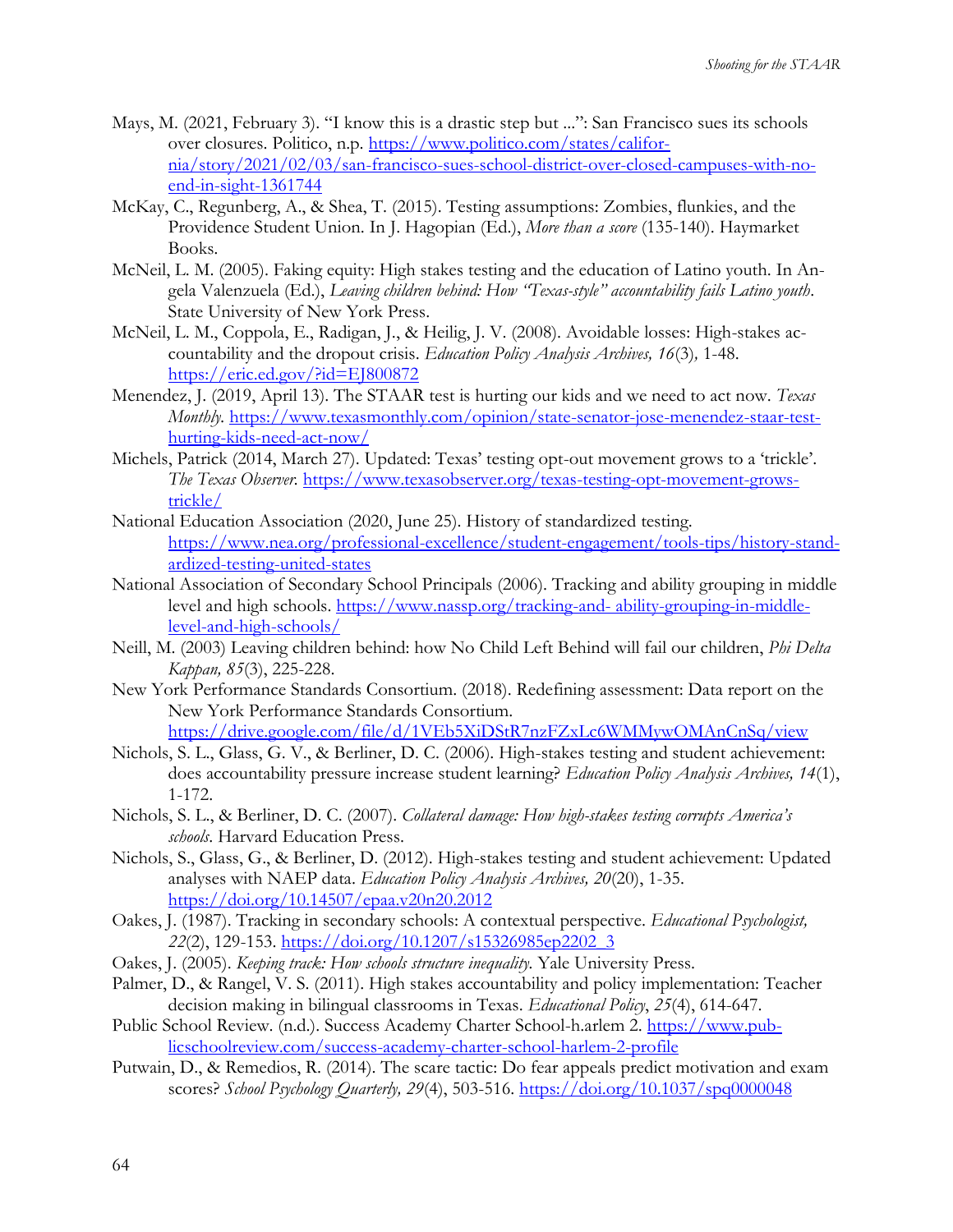- Putwain, D. W., & Symes, W. (2011). Teachers' use of fear appeals in the mathematics classroom: Worrying or motivating students? *British Journal of Educational Psychology, 81*(3), 456-474.
- Raise Your Hand Texas. (2020). 2020: *Texans trust teachers*. <https://www.raiseyourhandtexas.org/2020poll>
- Rosales, J. & Walker, T. (2021, March 20). The racist beginnings of standardized testing. *NEA Today*. [https://www.nea.org/advocating-for-change/new-from-nea/racist-beginnings-stand](https://www.nea.org/advocating-for-change/new-from-nea/racist-beginnings-standardized-testing)[ardized-testing](https://www.nea.org/advocating-for-change/new-from-nea/racist-beginnings-standardized-testing)
- Rothstein, R. (2000, September 13). How tests can drop the ball. *The New York Times.*  <https://www.nytimes.com/2000/09/13/us/lessons-how-tests-can-drop-the-ball.html>
- Scott, Laurel L. (2012, December 12). Area civic leaders, school districts sign resolution opposing high-stakes testing: STAAR was to require students to take 15 end-of-course exams to graduate from high school. *Lubbock Avalanche Journal*. [https://www.lubbockonline.com/arti](https://www.lubbockonline.com/article/20121210/NEWS/312109776)[cle/20121210/NEWS/312109776](https://www.lubbockonline.com/article/20121210/NEWS/312109776)
- Shalaby, C. (2020, 2 June). *Repurposing our pedagogies* [Video]. Education for Liberation Network Facebook. [https://www.facebook.com/watch/live/?v=260890484987341&ref=watch\\_per](https://www.facebook.com/watch/live/?v=260890484987341&ref=watch_permalink)[malink](https://www.facebook.com/watch/live/?v=260890484987341&ref=watch_permalink)
- Stanford School Redesign Network. (2008). *What is performance-based assessment?*[https://edpolicy.stan](https://edpolicy.stanford.edu/sites/default/files/events/materials/2011-06-linked-learning-performance-based-assessment.pdf)[ford.edu/sites/default/files/events/materials/2011-06-linked-learning-performance-based](https://edpolicy.stanford.edu/sites/default/files/events/materials/2011-06-linked-learning-performance-based-assessment.pdf)[assessment.pdf](https://edpolicy.stanford.edu/sites/default/files/events/materials/2011-06-linked-learning-performance-based-assessment.pdf)
- Steele, C. M. (1999, August 1). Thin ice: Stereotype threat and black college students. *The Atlantic.*  [https://www.theatlantic.com/magazine/archive/1999/08/thin-ice-stereotype-threat-and](https://www.theatlantic.com/magazine/archive/1999/08/thin-ice-stereotype-threat-and-black-college-students/304663/)[black-college-students/304663/](https://www.theatlantic.com/magazine/archive/1999/08/thin-ice-stereotype-threat-and-black-college-students/304663/)
- Stoskopf, A. (2002). Echoes of a forgotten past: Eugenics, testing, and education reform. *The Educational Forum,* 66(2), 126-133.
- Stoskopf, A. (2012). Racism in the history of standardized testing: Legacies for today. In Au, W. & Tempel, M.B. (Eds.), *Pencils down: Rethinking high-stakes testing and accountability in public schools* (1st ed., pp. 34-39). Rethinking Schools.
- Sunderman, G. & Kim, J. (2004) *Inspiring vision, disappointing results: four studies on implementing the No Child Left Behind Act* (Cambridge, MA, Harvard Civil Rights Project).
- Swartz, M. (2019a, March 13). Testing the test: New legislation filed to audit STAAR. *Texas Monthly*. <https://www.texasmonthly.com/news/testing-the-test-new-legislation-filed-to-audit-staar/>
- Swartz, M. (2019b). Are Texas kids failing? Or are the tests rigged? *Texas Monthly*. [https://www.tex](https://www.texasmonthly.com/news-politics/texas-kids-failing-staar-tests-rigged/)[asmonthly.com/news-politics/texas-kids-failing-staar-tests-rigged/](https://www.texasmonthly.com/news-politics/texas-kids-failing-staar-tests-rigged/)
- Szabo, S., & Sinclair, B. (2012). STAAR reading passages: The readability is too high. *Schooling, 3*(1), 14.
- Szabo, S., & Sinclair, B. (2019). Readability of the STAAR test is still misaligned. *Schooling, 10*(1). [http://www.nationalforum.com/Electronic%20Journal%20Volumes/Szabo,%20Su](http://www.nationalforum.com/Electronic%20Journal%20Volumes/Szabo,%20Susan%20Readability%20of%20STARR%20%20is%20%20Misaligned%20Schooling%20V10%20N1,2019.pdf)[san%20Readability%20of%20STARR%20%20is%20%20Misaligned%20School](http://www.nationalforum.com/Electronic%20Journal%20Volumes/Szabo,%20Susan%20Readability%20of%20STARR%20%20is%20%20Misaligned%20Schooling%20V10%20N1,2019.pdf)[ing%20V10%20N1,2019.pdf](http://www.nationalforum.com/Electronic%20Journal%20Volumes/Szabo,%20Susan%20Readability%20of%20STARR%20%20is%20%20Misaligned%20Schooling%20V10%20N1,2019.pdf)
- Taylor, K. (2015, April 6). At Success Academy Charter Schools, high scores and polarizing tactics. *The New York Times.* [http://www.nytimes.com/2015/04/07/nyregion/atsuccess-academy](http://www.nytimes.com/2015/04/07/nyregion/atsuccess-academy-charter-schools-polarizing-methods-and-superior-results.html)[charter-schools-polarizing-methods-and-superior-results.html](http://www.nytimes.com/2015/04/07/nyregion/atsuccess-academy-charter-schools-polarizing-methods-and-superior-results.html)
- Terman, L. M. (1916). *The measurement of intelligence: An explanation of and a complete guide for the use of the Stanford Revision and Extension of the Binet-Stanford Intelligence Scale*. Houghton Mifflin.
- Texas Parents Opt Out of State Tests (n.d.). *Home* [Facebook page]. Facebook. Retrieved July 1st, 2021, from<https://www.facebook.com/optouttexas/>
- Texas Performance Standards Project. (n.d.).<https://www.texaspsp.org/>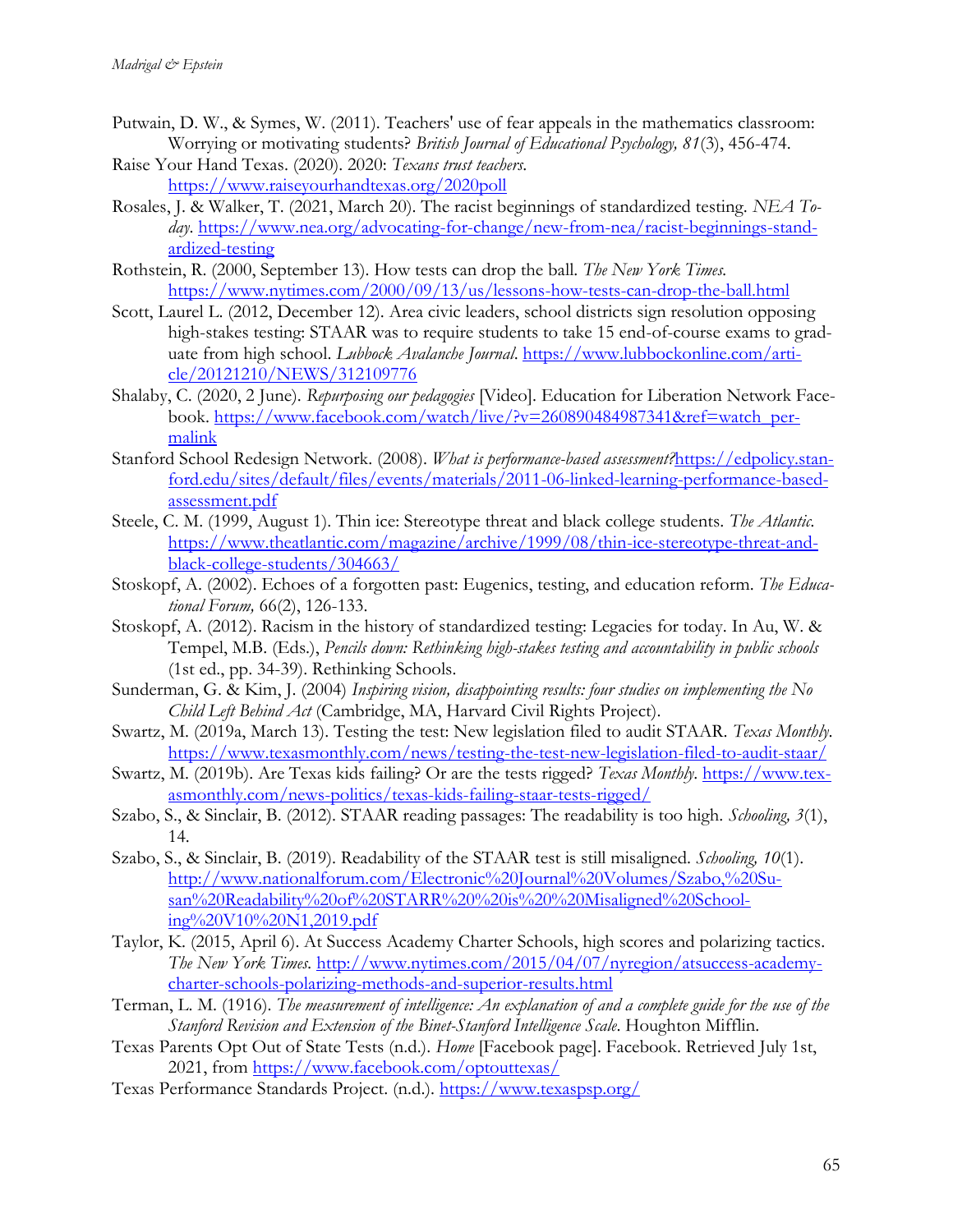- Texas State Teachers Association. (16 March, 2020). *TSTA urges state to cancel STAAR testing this year.*  <https://tsta.org/wp-content/uploads/2020/03/PR0316cancelSTAAR.pdf>
- Thibodeaux, A. K., Labat, M. B., Lee, D. E., & Labat, C. A. (2015). The effects of leadership and high-stakes testing on teacher retention. *Academy of Educational Leadership Journal, 19*(1), 227- 249.
- Tienken, C. H., Colella, A., Angelillo, C., Fox, M., McCahill, K. R., & Wolfe, A. (2017). Predicting middle level state standardized test results using family and community demographic data. *RMLE Online*, *40*(1), 1-13[.](https://doi.org/10.1080/19404476.2016.1252304) <https://doi.org/10.1080/19404476.2016.1252304>
- Troy, G. (2016, June 26). The racist origins of the SAT. *The Daily Beast*. [http://giltroy.com/the-daily](http://giltroy.com/the-daily-beast/the-racist-origins-of-the-sat/)[beast/the-racist-origins-of-the-sat/](http://giltroy.com/the-daily-beast/the-racist-origins-of-the-sat/)
- Tuck, E. (2009). Suspending damage: A letter to communities. *Harvard Educational Review*, *79*(3), 409- 428.
- Tugend, A. (2019, October 9). Questioning their fairness, a record number of colleges stop requiring the SAT and ACT. *The Hechinger Report.* [https://hechingerreport.org/questioning-their-fair](https://hechingerreport.org/questioning-their-fairness-a-record-number-of-colleges-stop-requiring-the-sat-and-act/)[ness-a-record-number-of-colleges-stop-requiring-the-sat-and-act/](https://hechingerreport.org/questioning-their-fairness-a-record-number-of-colleges-stop-requiring-the-sat-and-act/)
- Urrieta, L. J. (2004). Assistencialism and the politics of high-stakes testing. *The Urban Review, 36*(3), 211-226.
- Valli, L., Croninger, R., & Buese, D. (2012). Studying high-quality teaching in a highly charged policy environment. *Teachers College Record, 114*(4), 1-33.
- Vogler, K. E. (2008). Comparing the impact of accountability examinations on Mississippi and Tennessee social studies teachers' instructional practices. *Educational Assessment, 13*, 1-32.
- Walker, T. (2014). NEA Survey: Nearly half of teachers consider leaving profession due to standardized testing. [http://neatoday.org/2014/11/02/nea-survey-nearly-half-of-teachersconsider](http://neatoday.org/2014/11/02/nea-survey-nearly-half-of-teachersconsider-leaving-profession-due-to-standardized-testing-2/)[leaving-profession-due-to-standardized-testing-2/](http://neatoday.org/2014/11/02/nea-survey-nearly-half-of-teachersconsider-leaving-profession-due-to-standardized-testing-2/)
- Weiner, E. J. (2014). *Deschooling the imagination: Critical thought as social practice*. Routledge.
- Wiggins, Grant. (1998). *Educative assessment: Designing assessments to inform and improve student performance*. Jossey-Bass.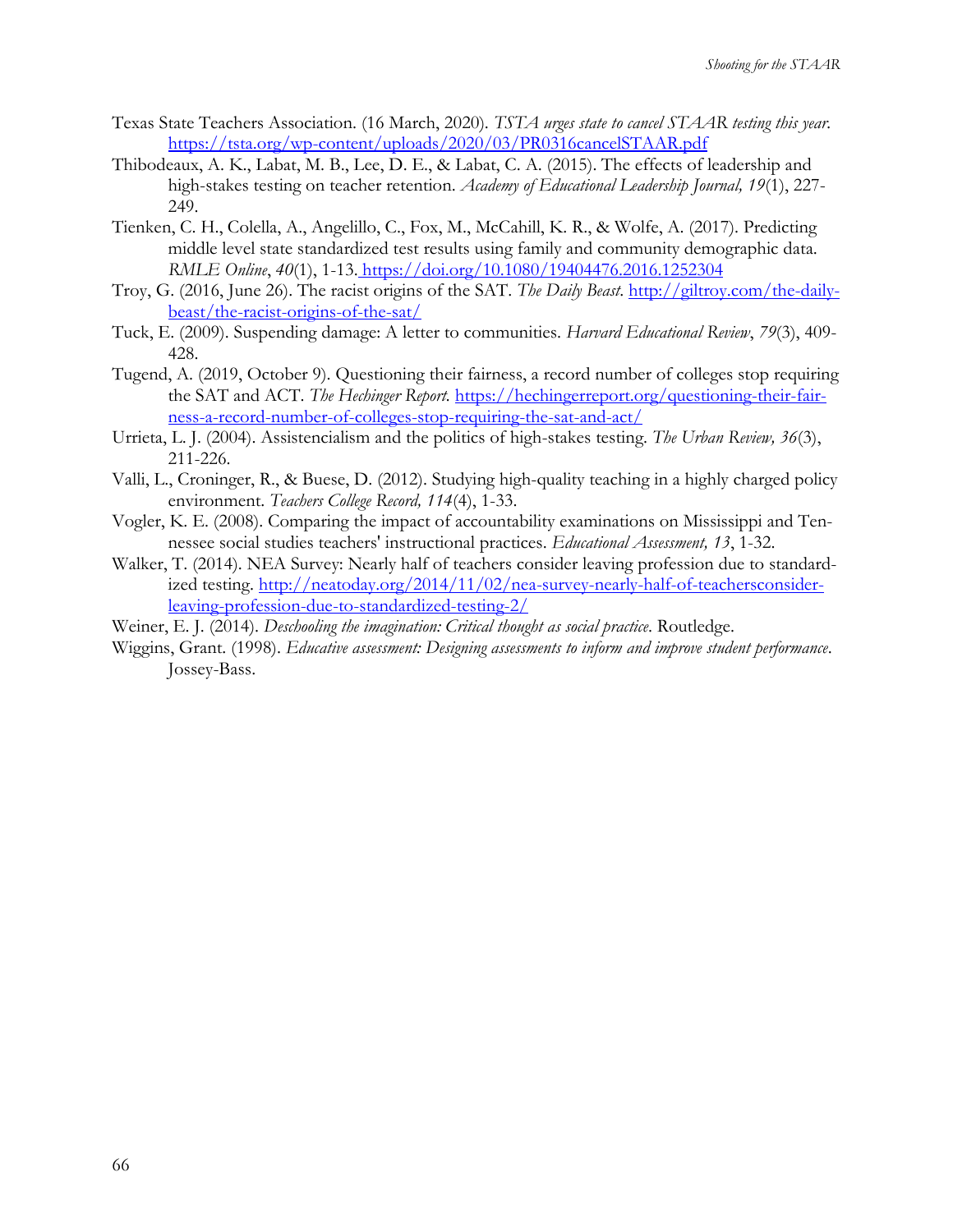## **Appendix A**

*Table comparing authentic and traditional assessments*

| <b>Typical tests</b>                                                 | <b>Authentic tasks</b>                                                                                               | <b>Indicators of authenticity</b>                                                                                                 |
|----------------------------------------------------------------------|----------------------------------------------------------------------------------------------------------------------|-----------------------------------------------------------------------------------------------------------------------------------|
| Require correct responses                                            | Require a high-quality product<br>or performance, and a<br>justification of the solutions to<br>problems encountered | Correctness is not the only<br>criterion; students must be<br>able to justify their answers.                                      |
| Must be unknown to the<br>student in advance to be valid             | Should be known in advance to<br>students as much as possible                                                        | The tasks and standards for<br>judgment should be known or<br>predictable.                                                        |
| Are disconnected from real-<br>world contexts and<br>constraints     | Are tied to real-world contexts<br>and constraints; require the<br>student to "do" the subject.                      | The context and constraints<br>of the task are like those<br>encountered by practitioners<br>in the discipline.                   |
| Contain items that isolate<br>particular skills or facts             | Are integrated challenges in<br>which a range of skills and<br>knowledge must be used in<br>coordination             | The task is multifaceted and<br>complex, even if there is a<br>right answer.                                                      |
| Include easily scored items                                          | Involve complex tasks that for<br>which there may be no right<br>answer, and that may not be<br>easily scored        | The validity of the<br>assessment is not sacrificed<br>in favor of reliable scoring.                                              |
| Are "one shot"; students get<br>one chance to show their<br>learning | Are iterative; contain recurring<br>tasks                                                                            | Students may use particular<br>knowledge or skills in several<br>different ways or contexts.                                      |
| Provide a score                                                      | Provide usable diagnostic<br>information about students'<br>skills and knowledge                                     | The assessment is designed<br>to improve future<br>performance, and students<br>are important "consumers" of<br>such information. |

*Note.* Adapted from Wiggins, Grant. (1998). *Educative assessment: Designing assessments to inform and improve student performance* (pp. 21-42). Jossey-Bass.